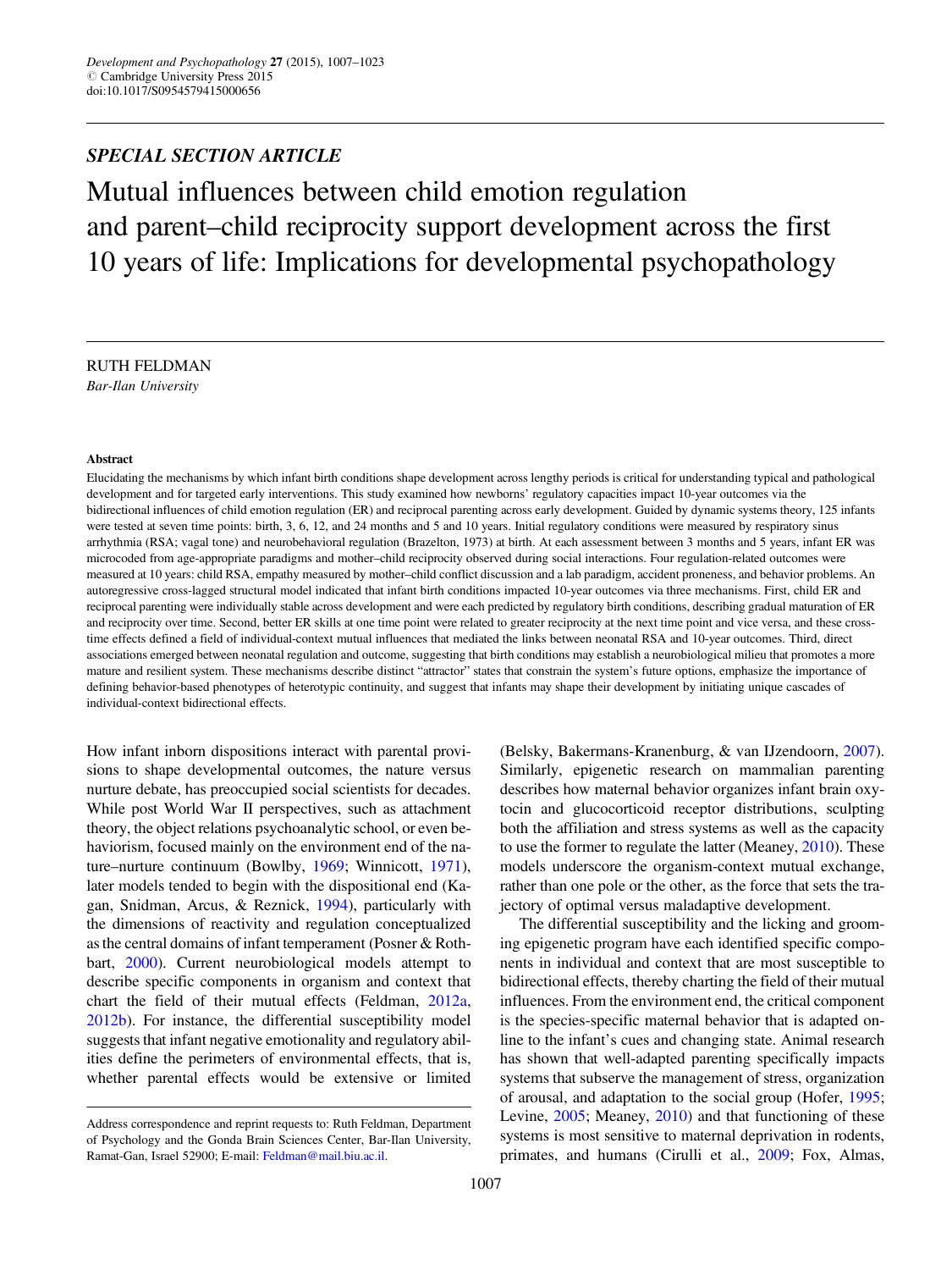Degnan, Nelson, & Zeanah, [2011](#page-15-0); Hofer, [1995;](#page-15-0) Shannon et al., [2005\)](#page-16-0). From the dispositional end, the dimensions of negative reactivity and emotion regulation (ER) have been described as most susceptible to environmental effects (Calkins & Fox, [2002;](#page-14-0) Feldman & Eidelman, [2009;](#page-15-0) Pluess & Belsky, [2011](#page-15-0)). These two components, infant ER and reciprocal parenting, are thus identified as the main players in the field of individual-context mutual influences, the correlational matrix of elements in organism and environment that are susceptible to each other's effects, which stands in contrast to more canalized developmental lines less open to bidirectional impact (e.g., motor development; Gottlieb, [1991\)](#page-15-0). Although longterm predictions from parent–child reciprocity and infant ER have been previously studied, few studies have examined their bidirectional dynamics: how infant ER and parental reciprocity interact over time to support long-term outcomes.

#### Three Mechanisms of Developmental Continuity

There are several mechanisms by which the mutual influences of parenting and infant regulation may underpin long-term outcome. The first considers the individual stability of both ER and reciprocal parenting.<sup>1</sup> All developmental theories, whether from the social–emotional environment viewpoint or from the temperament perspective, suggest that stable patterns of behavior, modes of "being in the world," persistent social conducts, or the set of traits that define a personality are formed on the basis of repeated early experiences that are encoded in the brain and engrained in a distinct behavioral style (Bowlby, [1969](#page-14-0); Caspi, [1998](#page-14-0); Edelman, [1989](#page-14-0); Kagan, [1980;](#page-15-0) Rutter, [1989](#page-16-0)). Longitudinal studies have shown that ER skills are individually stable across early childhood and predict social adaptation, anxiety, stress reactivity, externalizing and internalizing symptoms, and health outcomes across childhood and adolescence (Calkins & Fox, [2002](#page-14-0); Feldman, [2009;](#page-14-0) Williams et al., [2009](#page-16-0)). Sensitive parenting, particularly the dimensions of reciprocity, mutual responsiveness, or synchrony, which define the joint dyadic component of social interactions, are similarly shown as stable over time in research spanning infancy to adolescence (Feldman, [2007a,](#page-14-0) [2010;](#page-14-0) Kochanska & Aksan, [2004](#page-15-0); Rossi & Rossi, [1990](#page-16-0); Waters, Merrick, Treboux, Crowell, & Albersheim, [2000](#page-16-0)) and transcend to other relationships in the child's life, such as close friends (Feldman, Bamberger, & Kanat-Maymon, [2013;](#page-14-0) Feldman, Gordon, et al., [2013](#page-15-0)), familiar caregivers (Feldman & Klein, [2003](#page-15-0)), or romantic partners (Sroufe, [2005;](#page-16-0) Waters et al., [2000\)](#page-16-0). Attachment research has underscored the effects of reciprocal parenting on attachment security (Isabella & Belsky, [1991](#page-15-0)) and through such security to a host of positive outcomes, some extending into adulthood (Carlson, Sroufe, & Egeland, [2004](#page-14-0); Sroufe, [2005](#page-16-0)). The longterm effects of both ER and parent–child reciprocity ride on

their individual stability; once a trait is stable over time early influences on its functioning will have long-term impact owing to such stability.

The second mechanism relates to the moderating effects of the organism-context exchange on outcome. This mechanism addresses the critical role played by the field of mutual influences between the infant's regulatory abilities and the parent's attuned response in gradually shaping development. Although research has emphasized the moderating effects of contextual factors on continuity in psychopathology over long periods, for example, in shaping trajectories of externalizing behavior from 5 to 27 years (Petersen, Bates, Dodge, Lansford, & Petit, [2014](#page-15-0)), we know of no study that has focused on bidirectional effects starting at birth and employing repeated observations of both child and parenting. Birth conditions that alter the infant–context interface provide a useful window to this mechanism. For instance, maternal postpartum depression limits the mother's capacity to provide reciprocal parenting (Wienberg & Tronick, [1997\)](#page-16-0) and the reduction in reciprocity disrupts the emergence of infant ER, leading to higher negative emotionality and ineffective regulation in children of depressed mothers (Blandon, Calkins, Keane, & O'Brien, [2008;](#page-14-0) Maughan, Cicchetti, Toth, & Rogosch, [2007](#page-15-0)). Similarly, premature birth alters the infant– context exchange because of the infant's immature brain at birth, which results in low physiological regulation (Doussard-Roosevelt, Porges, Scanlon, Alemi, & Scanlon, [1997](#page-14-0)), high negative emotionality (Feldman, [2007b\)](#page-14-0), and low regulation (Jean & Stack, [2012\)](#page-15-0), and these in turn disrupt the mother's capacity to read the infant's signals and establish a reciprocal dialogue (Eckerman, Hsu, Molitor, Leung, & Goldstein, [1999](#page-14-0); Poehlmann et al., [2011](#page-15-0)). Both conditions, each from a different end, alter the bidirectional field and each has been shown to predict greater psychopathology and compromised social–emotional growth (Apter-Levi, Zagoory-Sharon, & Feldman, [2013;](#page-14-0) Essex, Klein, Cho, & Kalin, [2002;](#page-14-0) Feldman & Eidelman, [2009;](#page-15-0) Feldman, Rosenthal, & Eidelman, [2014;](#page-15-0) Halligan et al., [2013](#page-15-0); Williams et al., [2009](#page-16-0)). Since the field of mutual influences opens as soon as an infant is born, this mechanism also underscores the need to begin investigations at birth or as close to it as possible and invokes notions of "sensitive periods" (Hensch, 2005) in the formation of optimal fittedness between the organism and its ecological niche (Barrett, Blumstein, Clutton-Brock, & Kappeler, [2013](#page-14-0); Feldman, [2015\)](#page-14-0).

The third mechanism differs from the previous two, which describe gradual effects starting with minor birth variations slowly augmented by repeated iterations, by postulating direct unmediated links over lengthy periods. Certain biological states or birth experiences may have imprinting-like effects that directly impact long-term outcomes, often when maturational processes open the possibilities for the expression of these effects. Birth biomarkers potentially included in this mechanism involve general support systems, particularly brain stem mediated systems that underpin multiple regulatory functions along the neuroaxis, or newborn state regula-

<sup>1.</sup> The term continuity is used as an overarching global construct whereas the term *stability* is used to denote rank order consistency described by significant correlation coefficients in repeated assessments within the group.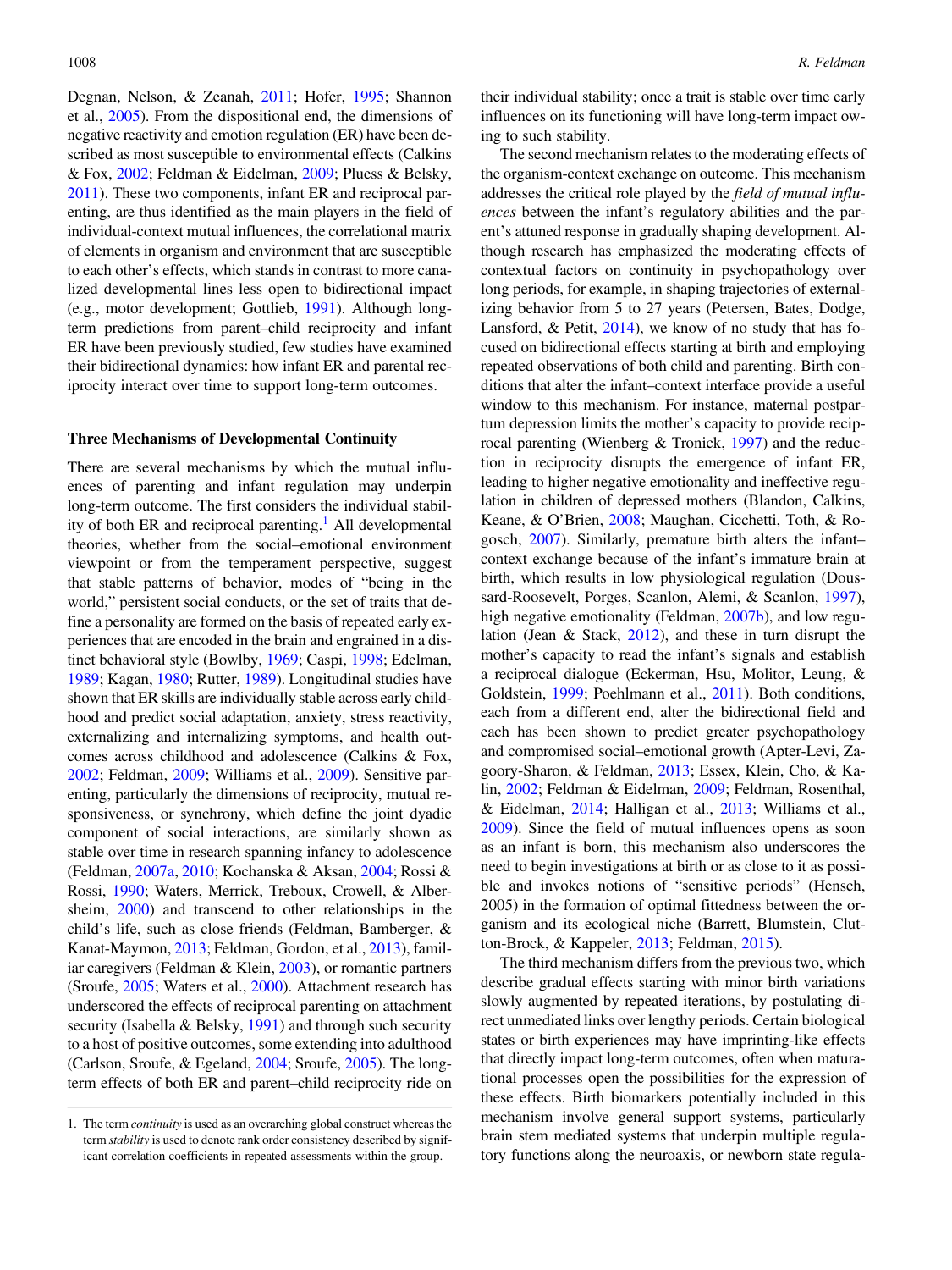tion that shapes the neonate's orientation to the world (Geva & Feldman, [2008](#page-15-0); Nugent, Petrauskas, & Brazelton, [2009](#page-15-0)). Overall, these processes have been conceptualized as three mechanisms of developmental continuity and change, including (a) continuity in small steps in which the general stability of a developmental line gradually unfolds over time; (b) continuity via a mediating factor, including the infant–context bidirectional effects as the mediating mechanism; and (c) direct continuity over long periods (Feldman, [2007c](#page-14-0)). Evidence for each mechanism may be found in longitudinal studies, and they are thought to provide an overall frame for research on continuity, change, and intervention timing (Feldman et al., [2014](#page-15-0)).

# Dynamic Systems Theory as a Framework to Study the Infant–Context Exchange Over Time

Dynamic systems theory, a perspective rooted in biology and applied to developmental science (Fogel, [1993;](#page-15-0) Oyama, [1985](#page-15-0); Thelen & Smith, [1994\)](#page-16-0), may provide the most fitting language to describe the bidirectional effects of infant and context over time. The central premise of the theory is that systems self-organize online from organism and context that jointly contribute to system maturation. Thus, the field of mutual influences between the organism's environmentsensitive systems and the contextual elements impacting upon them is the focus of inquiry. Second, dynamic systems models emphasize time as an indispensable parameter of selforganizing systems (Van Geert, [1994\)](#page-16-0). Hence, these models provide a good framework for assessing the person–context exchange over time. Third, dynamic systems theory provides the most compelling argument for the critical importance of birth conditions for the system's mature profile and demonstrates in multiple areas, from embryology to meteorology, that minor variations in initial conditions can lead to substantial differences over time (the "butterfly effect"; e.g., Smith, [2014](#page-16-0)). Overall, the blurring of distinction between organism and environment, the dependence of the infant on its externalregulatory context, and the conceptualization of attractor states as distinct organism–context combinations that become entrenched over time and constrain the system's future options render this theory the most elegant and parsimonious frame for the study of infant ER and parenting over time. Both parsimony and elegance are important parameters to consider when pitting one theory against another in the explanation of observed data (Popper, 1959[/2005](#page-15-0)).

#### Heterotypic Continuity in Reciprocity and ER

While both regulatory functions and parent–child reciprocity are individually stable over time, such stability is of the heterotypic type (Caspi, [1998](#page-14-0); Kagan, [1980;](#page-15-0) Werner, [1957](#page-16-0)), implying stability in a hypothesized construct or phenomenological meaning, not in exact overt behaviors.

Reciprocity, an experience learned within early attachments, denotes a social exchange that integrates inputs from multiple partners into a unified social event (Feldman, Bamberger, & Kanat-Maymon, [2013\)](#page-14-0). Across mammalian species, reciprocity is considered a cornerstone of adaptive social life by providing the basis for social collaboration within groups and enhancing survival through coordinated action (Hauser, McAuliffe, & Blake, [2009](#page-15-0); Rosenblatt, [1965\)](#page-16-0). Reciprocity, therefore, is an experience infants must partake of during an early period of neuroplasticity in order to become collaborative members of their social world (Feldman, [2012b\)](#page-14-0). Reciprocal interactions undergo substantial modifications from infancy to adulthood and transit from interactions that require greater amounts of parental reciprocity, the parent's adaptation to the infant's pace and rhythms, to a more balanced give and receive mutuality. In the first months of life, parents adapt to their infant's nonverbal signals in the gaze, affect, vocal, and touch modalities to form the first social exchange. During the second year, parents and toddlers engage in the first verbal– symbolic matched dialogue, and in the preschool years, increasing language skills enable dyads to coconstruct affect-laden narratives. With the emergence of conceptual thought in adolescence, parents and adolescents can discuss conflicts with empathy and perspective taking, and finally, individuals develop reciprocal adult–adult relationships with children, friends, and partners that build on familiarity with the partner's nonverbal patterns and are expressed by mutual self-disclosure, empathy, and care (Feldman, [2007a](#page-14-0); Feldman et al., [2013;](#page-14-0) Schneiderman, Zagoory-Sharon, Leckman, & Feldman, [2012\)](#page-16-0). Phenomenologically, reciprocal exchanges across the lifespan encompass a give and receive quality, construct online from the inputs of both partners, and promote positive affect, security, and intimacy.

Defined as "the extrinsic and intrinsic processes responsible for monitoring, evaluating, and modifying emotional reactions . . . to accomplish one's goal" (Thompson, [1994](#page-16-0)), ER is a multifactorial construct, including biological, behavioral, attentional, and cognitive components that hierarchically organize to form response to external or internal events (Calkins & Fox, [2002](#page-14-0)). Like reciprocity, ER is expressed by different overt behaviors across maturational stages (Kopp, [1982;](#page-15-0) Zelazo, [2004\)](#page-16-0). At birth, ER abilities are supported by physiological systems, particularly periodicities that cycle between states of "on" and "off," such as heart rhythms or sleep–wake cycles, and by inborn reflexive support of state regulation (Geva & Feldman, [2008\)](#page-15-0). Emotion regulation across the first year involves the ability to manage negative states and return to baseline following perturbation (Braungart-Rieker & Stifter, [1996](#page-14-0)). During the second year, along with the maturation of rudimentary attention and inhibitory control (Diamond, [2002;](#page-14-0) Gunnar & Davis, [2003](#page-15-0)), children begin to learn social rules, and ER behaviors in socialization contexts describe the capacity to model behavior in accordance with parental requests and prohibitions (Emde, Biringen, Clyman, & Oppenheim, [1991](#page-14-0)). By the preschool years, children's ER include self-restraint and the ability to delay gratification (Feldman, [2009;](#page-14-0) Kochanska, [1994\)](#page-15-0). Such ER skills support the emergence of regulatory abilities in middle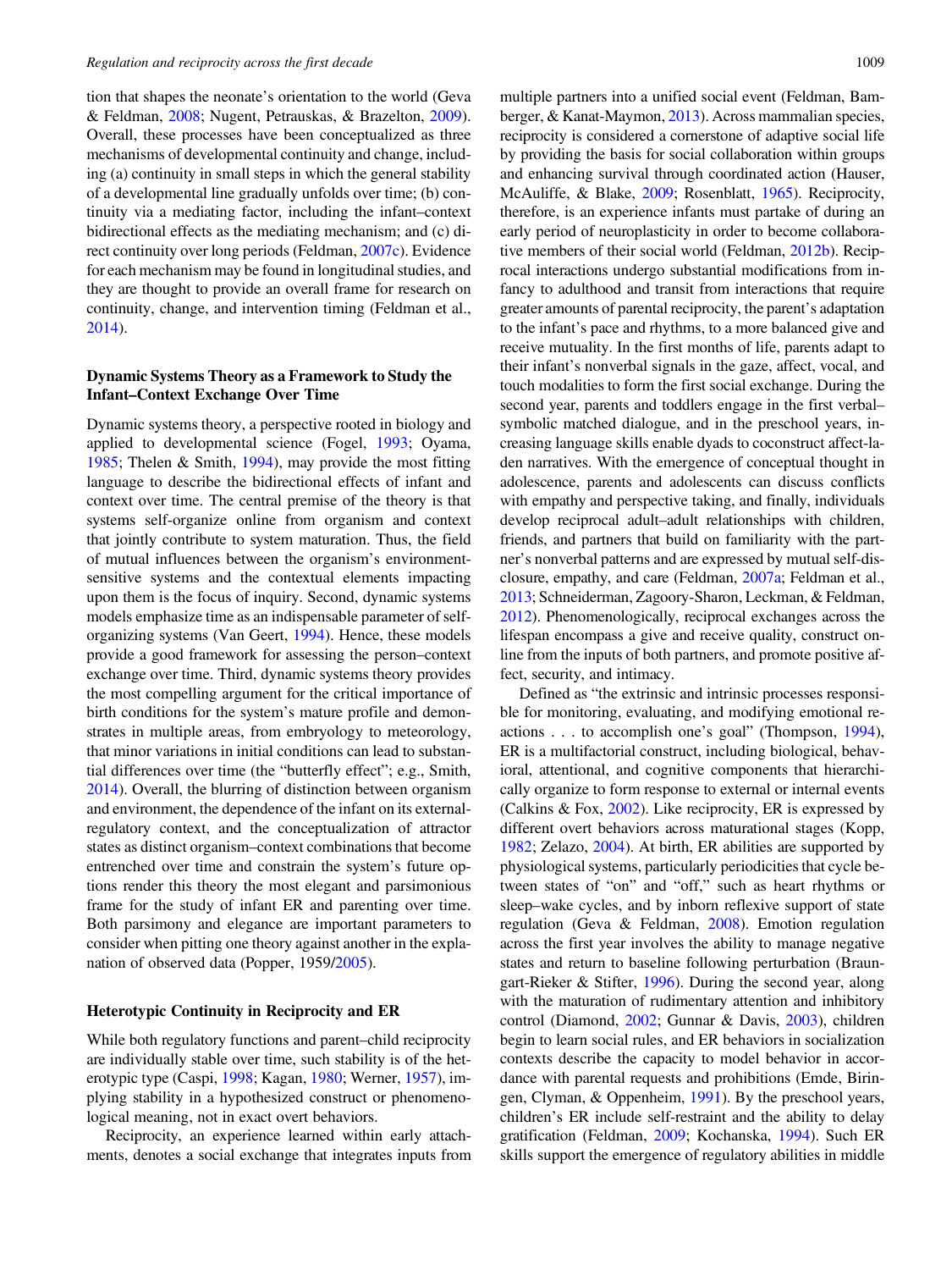childhood in social and nonsocial contexts expressed through a range of adaptive behaviors, including reduced externalizing and internalizing symptoms, low impulsivity and accident proneness, compliance with social norms, and the capacity to express empathy and resonate with others' distress (Eisenberg et al., [1995;](#page-14-0) Spinrad et al., [2006\)](#page-16-0).

#### The Current Study

The current study addressed the topic of developmental continuity and change, among the central issues in developmental psychopathology (Rutter & Sroufe, [2000\)](#page-16-0), by utilizing a birth cohort observed repeatedly across the first decade of life. The focus was on how infant birth conditions alter the field of infant–context bidirectional effects across early childhood and predict 10-year outcomes. Infant ER and parent–child reciprocity were tested repeatedly in healthy premature infants. As premature infants are prone to regulatory difficulties, it was postulated that such a cohort may shed further light on other birth conditions susceptible to dysregulation.

Regulatory functions at birth were indexed by the two most common indices of regulation in the neonatal stage: autonomic regulation measured by respiratory sinus arrhythmia (RSA) and neurobehavioral regulation measured by the Neonatal Behavior Assessment Scale (NBAS; Brazelton, [1973](#page-14-0)). Respiratory sinus arrhythmia, or cardiac vagal tone, measuring the effects of respiration on heart-rate variability as mediated by the parasympathetic system, is a brain stem-controlled pacemaker that reflects the mammalian brain stem organization and provides the foundation for complex behaviors such as attention and social engagement (Porges, [2003\)](#page-16-0). Fetal heart rate variability, emerging at 32–34 weeks gestation, is the earliest expression of parasympathetic control and plays a role in the emergence of inhibitory structures (Groome, Loizou, Holland, Smith, & Hoff, [1999](#page-15-0)). Baseline RSA at birth has been shown to predict regulation of negative emotions at 3 months (Huffman, Bryan, & Pedersen, [1998](#page-15-0)), parent–infant synchrony (Feldman & Eidelman, [2007](#page-15-0)), cognitive development (Doussard-Roosevelt et al., [1997](#page-14-0)), attention regulation in the second year (Feldman, [2009\)](#page-14-0), and lower behavior problems at 6 years (Doussard-Roosevelt, McClenny, & Porges, [2001\)](#page-14-0). State regulation measured by the NBAS indexes the neonate's ability to maintain an organized state and display a range of adaptive states, from sleep to alertness, in the face of incoming visual, auditory, tactile, and multimodal stimuli. Neurodevelopmental regulation differentiates neonates at various levels of risk (Colombo, Moss, & Horowitz, [1989](#page-14-0)), predicts infant negative emotionality (Feldman, [2006](#page-14-0)), visual processing (Moss, Colombo, Mitchell, & Horowitz, [1988](#page-15-0)), and cognitive and symbolic development across the first year (Feldman, Eidelman, & Rotenberg, [2004\)](#page-15-0), and improves following mother–infant skin-to skin contact (Feldman & Eidelman, [2003\)](#page-14-0).

At 3, 6, 12, and 24 months and at 5 years, age-appropriate paradigms were used to measure child ER and mother–child

reciprocity, with father–infant reciprocity also observed at 3 months. Such repeated testing enabled the assessment of cross-lagged bidirectional effects as the main area of inquiry. At 10 years, four clusters of outcomes were evaluated, each supported to some extent by regulatory functions: (a) child RSA at 10 years; (b) child accident proneness, which is predicted by low child regulatory capacities in the toddler and preschool years (Schwebel & Plumert, [1999](#page-16-0)); (c) child empathy as measured by social interaction and a lab paradigm; and (d) externalizing and internalizing symptoms. Empathy, "the capacity to share, understand, and respond with care to the affective states of others" (Decety, [2012\)](#page-14-0), develops on the basis of both reciprocal parenting (Feldman, [2007c](#page-14-0)) and child ER (Wray-Lake & Syvertsen, [2011](#page-16-0)). Zaki ([2014\)](#page-16-0) has recently suggested that individual differences in the motivation to act with empathy depend on regulatory strategies including attention modulation and cognitive appraisal. Externalizing and internalizing symptoms, which have been associated with low regulatory abilities (Eisenberg, Spinrad, & Eggum, [2010](#page-14-0)), were reported by mother. An autoregressive crosslagged structural model was used to examine the continuity of each construct (ER, reciprocity) over time and their crosstime mutual influences as constrained by the system's initial regulatory conditions. [Figure 1](#page-4-0) presents the overall study model, integrating the conceptual frame and the empirical measures, timing, and hypothesized links.

The following four hypotheses were proposed. First, both child ER and reciprocal parenting will be individually stable over time. Second, child ER and reciprocal parenting will exert cross-time effects on each other so that higher ER at one stage predicts greater parent–child reciprocity at the next stage and vice versa. Third, each of the four outcomes at 10 years will be predicted by a unique path charted by the mutual influences of ER and reciprocal parenting over time. Such paths will uniquely link more mature regulatory functions at birth with greater empathy, lower behavior problems and accident proneness, and higher RSA via the mediation of the crosstime correlations between child ER and parent–child reciprocity. Fourth, regulatory functions at birth will be directly linked to outcomes at 10 years in addition to the mediated paths via the field of mutual effects across childhood. If substantiated, such a model supports the idea that the infant's regulatory abilities at birth may shape development via both direct long-term impact and the construction of a specific field of individual-context correlations that gradually sculpt development. Notably, and consistent with much prior research (e.g., Choe, Shaw, Brennan, Dishion, & Wilson, [2014](#page-14-0)), terms such as *bidirectional effects* and *mutual influences* refer only to statistical effects, not to causal effects, because of the correlational nature of the study.

#### Method

Participants. Children in this longitudinal study were born as healthy premature infants and were followed seven times between birth and 10 years of age. Mothers giving birth to pre-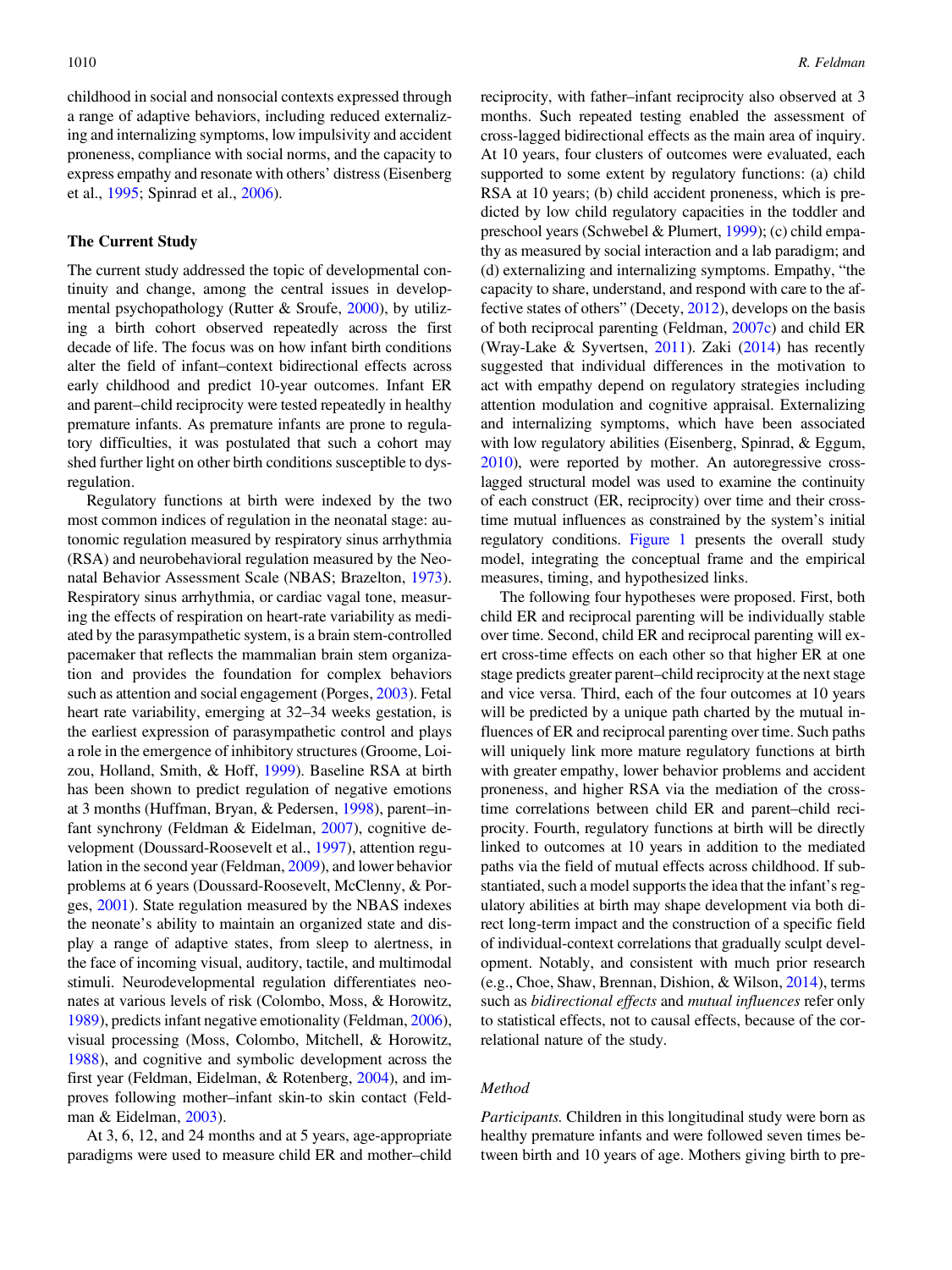<span id="page-4-0"></span>

Figure 1. (Color online) Proposed model describing three mechanisms of developmental continuity and charting the long-term effects of birth conditions and the cross-lagged effects of child emotion regulation and parent–child reciprocity on outcomes at 10 years.

term infants (birth weight  $> 1750$  g) in a tertiary-level neonatal intensive care unit who met the study's inclusion criteria were approached to participate. Infants' birth weights ranged from 530 to 1746 g ( $M = 1448.9$  g,  $SD = 466.02$  g) and gestational age was between 25 and 35 weeks ( $M = 31.46$ , SD = 3.04). Infants were excluded from the study if they had intraventricular hemorrhage Grades III or IV or suffered from perinatal asphyxia, metabolic, or genetic diseases. All children came from two-parent Israeli Jewish families and all families were considered middle class (Harlap, Davies, Grover, & Prywes, [1977\)](#page-15-0). At the initiation of the study, mothers were on average 27.96 years old  $(SD = 5.34)$  and had completed 14.37 years of education ( $SD = 2.68$ ). Fathers were on average 30.28 years old  $(SD = 5.71)$  with 13.97 years of education  $(SD = 3.02)$ . Of an initial cohort of 158 premature infants, 125 completed assessment at 10 years and these were included in the current model. Ten children were excluded from follow-up due to sudden infant death  $(n = 2)$ , diagnosis of autism spectrum disorder  $(n = 2)$ , and severe motor and/or cognitive delay  $(n = 6)$ . The remaining 23 children not included in the model did not differ from the participating children on medical, gender, or demographic variables, but they did not have birth data and had minimal data for the first year of life. The final sample included 45% girls. Among children seen at 10 years, 29 were diagnosed with attention-deficit disorder and/or attention-deficit/hyperactivity disorder (23.2%), and of these, 25 were treated by medication. In addition, 9 children (7.2%) had slight motor problems and were treated by occupational/physical therapy. Most children (95.7%) attended typical schools; however, among those in typical schools, 19.4% attended special classes. In terms of behavior

problems, 23 children (18.4%) scored above the clinical cutoff on externalizing symptoms and 21 children (16.8%) scored above the cutoff on internalizing symptoms, of which 4 children (3.2%) were above the cutoff on both. The study was approved by the institution review board and all participants signed an informed consent.

## Procedure and measures

Children were observed seven times between birth and 10 years: at term age (37 weeks gestational age), at 3, 6, 12, and 24 months (corrected to full gestation), and at 5 years  $(M = 5.32, SD = 0.60)$  and 10 years  $(M = 9.85, SD =$ 0.86). At each age, multiple tests, experimental paradigms, and parent–child interaction procedures were administered. The current paper utilizes two measures from the neonatal period, RSA and neurobehavioral regulation as measured by the NBAS (Brazelton, [1973,](#page-14-0) see below). Children's ER and parent–child reciprocity were coded from age-appropriate paradigms during the next five visits. Four outcomes were measured at 10 years, as described. The neonatal observation took place in the hospital 1–2 days before discharge, the 3 month assessment was conducted in the family's home, and the following assessments were conducted in a developmental laboratory.

# Neonatal stage: Physiological and neurodevelopmental regulation

Vagal tone. Autonomic regulation was indexed by vagal tone consistent with Porges' [\(2003](#page-16-0)) model. Approximately 10 min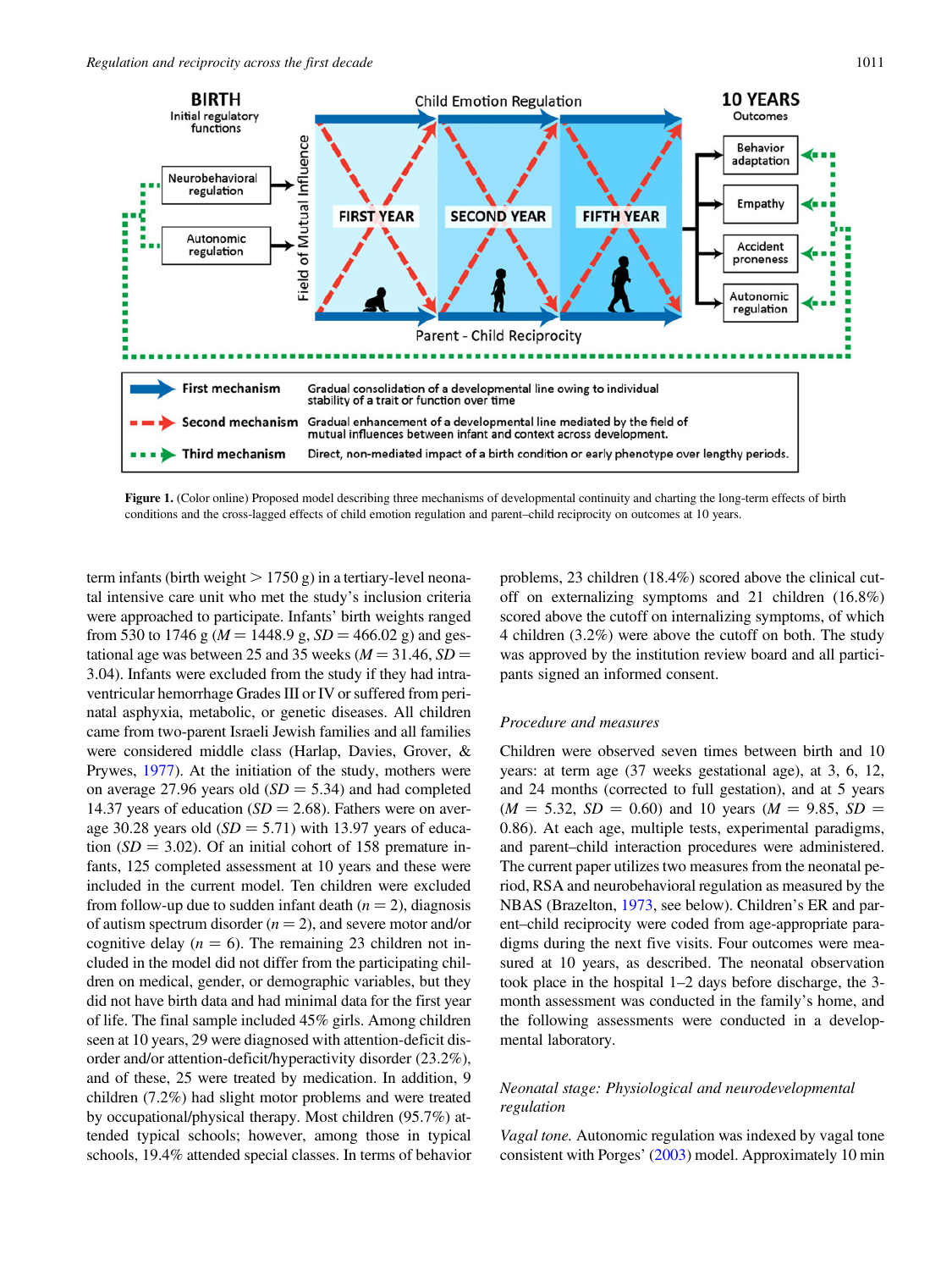of heart rate were recorded during quiet sleep from the cardiac monitor using a special A/D adaptor that registered the R waves and computed the R-R interval (heart period in milliseconds). The vagal tone index was quantified from the echocardiograph (ECG) output using Porges' MXEdit system (US Pat. 4510944 A, [1985](#page-16-0)) by an assistant trained to reliability at Porges' lab. After editing to remove artifacts, the system converts heart period data into time-based data sampled in 200-ms epochs, determines the periodicities of heart rate with a 21 point moving polynomial, filters the time series to extract the heart period within the frequency band of spontaneous breathing of neonates, and calculates the vagal tone index.

Neurobehavioral regulation. Infants were examined with the NBAS (Brazelton, [1973](#page-14-0)) by a trained neonatologist. The NBAS, the most well-validated test for newborns' neurodevelopmental abilities (for a review, see Nugent et al., [2009](#page-15-0)), measures the neonate's response to visual, auditory, tactile, proprioceptive, and multisensory stimuli. Items were grouped into six clusters according to Lester's classification (Lester, [1984\)](#page-15-0). Two factors were used in the present study to index the infant's inborn regulation, consistent with prior research (Feldman et al., [2004](#page-15-0)). The range of state cluster includes four items: peak of excitement, rapidity of buildup, irritability, and lability of state, and the regulation of state cluster includes four items: cuddliness, consolability, selfquieting, and hand to mouth. The range of states and regulation of states clusters were averaged into a single composite  $(\alpha = 0.74)$ .

#### ER from 3 months to 5 years

Overall, ER measures were computed as proportions of regulatory indices during age-specific ER paradigms.

#### First year

3 months. ER was assessed with the Behavior Response Paradigm (BRP; Garcia-Coll et al., [1988](#page-15-0)). In this procedure, in fants are presented with 17 stimuli in various modalities (e.g., sound, light) and each stimulus is presented for 20 s, with a 10-s break between stimuli. Stimuli are organized in increasing intrusiveness, from simple unimodal (bell sound, flashlight) to aversive, multimodal stimuli (fast-moving car, flashing lights, and loud noise). Infants sat in an infant seat and a trained examiner presented stimuli in a predetermined order. Microanalytic coding was conducted on a computerized system and considered five categories of behavior (gaze, affect, vocalizations, gross and fine motor, and regulatory behavior), each including a set of behaviors. Codes in the regulatory behavior category were based on previous research and included distancing (e.g., arching), gaze aversion from stimulus, autonomic activity (deep or quick breathing and related motor activity; Bazhenova, Plonskaia, & Porges, [2001](#page-14-0)), and self-soothing behavior (e.g., hand to mouth, playing with strap of chair) and proportions of these were summed into an

ER composite. The use of these age-appropriate regulatory strategies in the face of intrusive or overwhelming stimuli enables infants to maintain a neutral-alert state rather than collapse into a cry or shut-down state and provides an index of regulatory skills. The same ER construct during the BRP has been shown to predict more mature regulatory skills in longitudinal and cross-sectional studies, including exploratory behavior, attention, and information processing, and is improved following skin-to-skin contact (Feldman, [2009](#page-14-0); Feldman, Weller, Sirota, & Eidelman, [2002](#page-15-0); Harel, Gordon, Geva, & Feldman, [2011](#page-15-0)). Reliability was examined for 30 infants and exceeded 88% on all categories. Mean reliability was 93% ( $\kappa = 0.81$ ).

6 months. Infant ER was examined during an arm-restraint paradigm. Mothers were asked to interact with the infant for 3 min and then to hold the infant's arm in addition to maintaining a still face for 2 min. Free face-to-face play was then resumed for an additional 2 min. Microcoding was conducted for four categories (gaze, affect, vocalizations, and regulatory behavior). Infant regulatory behaviors were similar to those measured at 3 months with additional behaviors that become available at this age. These included autonomic behaviors, clear gaze aversion from mother's face, distancing (turning around, arching), self-soothing behavior, object manipulation, and diversion tactics (reorienting, nonnegative communications, avoidant behaviors; Braungart-Rieker & Stifter, [1996\)](#page-14-0) and these were summed to create the ER composite. Reliability was examined for 32 infants and exceeded 86% on all categories. Mean reliability was 92% ( $\kappa = 0.79$ ).

12 months. ER was measured during a separation–reunion episode conducted at the end of the visit. Mothers left the room and infants remained with a stranger for 3 min. Mothers then returned and 3 min of mother–child reunion were videotaped. Microcoding was conducted separately for the separation and reunion episodes. The separation codes included four categories: gaze, affect, vocalizations, and activity. Reliability, computed on 28 interactions, exceeded 87% in all categories. Reliability averaged 92% ( $\kappa = 0.81$ , range  $= 0.70{\text -}0.86$ ). Two composites were created for the separation codes on the basis of principal components factor analysis (Feldman & Eidelman, [2004\)](#page-14-0): ER and negative affect. The ER factor loaded on neutral affect (0.89), no vocalizations (0.83), active play (0.75), and toy manipulation (0.71) and these were averaged into the ER construct during maternal separation ( $\alpha = 0.73$ ).

## Second year

The second-year measures address ER abilities in socialization contexts, abilities that develop in the second year of life (Kochanska, Coy, & Murray, [2001\)](#page-15-0). Thus, the child's response to maternal separation measured at 12 months, a regulatory behavior observed already in the first year of life, was included in the first year ER construct, whereas the child's ER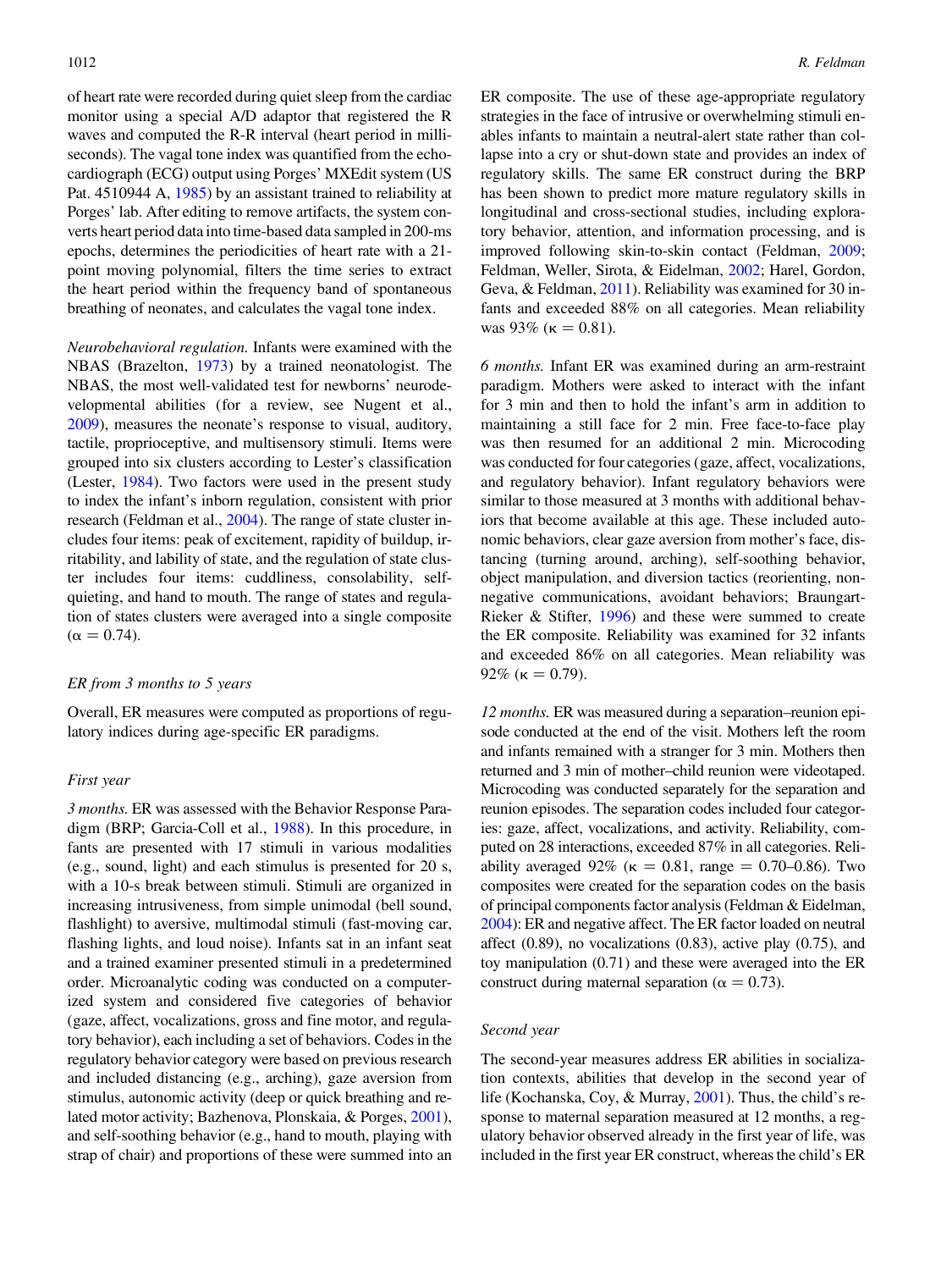observed in a socialization context from the same age was included in the second year construct.

12 months. ER was indexed by the child's self-regulated compliance measured during a toy pick-up paradigm. Following an episode of free play with toys, mothers were given a basket and were asked to have the child pick up the toys. Microcoding considered five regulatory behaviors (self-regulated compliance, externally monitored compliance, noncompliance, defiance, and time-out) consistent with previous research (Feldman & Klein, [2003;](#page-15-0) Feldman, Greenbaum, & Yirmiya, [1999\)](#page-15-0). Reliability, computed on 25 interactions, exceeded 90% for all categories and averaged 95%,  $\kappa = -0.86$  (range  $=$ 0.80–0.92). Proportions of self-regulated compliance were used to index children's ER, consistent with prior research.

24 months: Toy pick up. ER during toy pick up was measured and coded in accordance with guidelines for the 12-month visit.

24 months: Delayed gratification. We used a party paradigm (Feldman et al., [1999\)](#page-15-0) to measure ER. At the end of the visit, mothers and infants were invited to a table set for two with attractive sweets and a bottle of juice. Then, the tester told the child that she forgot the cups, asked mother and child not to touch the sweets until she returned, and left the room for 5 min. Child's ER behavior was measured in a manner similar to the toy pick up paradigm (self-regulated compliance, externally monitored compliance, noncompliance, defiance, and time-out). Reliability was computed for 25 interactions, exceeded 90% in all categories, and averaged 96%,  $\kappa$  =  $0.87$  (range  $= 0.81 - 0.94$ ). Proportions of self-regulated compliance were used.

#### 5 years

Toy pick up. The same procedure and coding used at 12 and 24 months was repeated.

Delayed gratification. Children received an attractively wrapped gift. The tester then left the room for 3 min, put the gift on a table next to the child, and asked the child not to touch the gift until she returned. Microcoding assessed five behaviors: no touch, peek with no reaching, hand reach, touch, and open gift wrap. Reliability was examined for 28 children and exceeded 90% on all categories. Mean reliability was 96% ( $\kappa = 0.92$ ). ER included the combined standardized scores of proportions of no touch and latency to the first touch, consistent with prior research (Feldman, [2009](#page-14-0)).

Standardized scores of the ER measures were averaged into three clusters: ER during the first year included the ER measures from the BRP at 3 months, Still Face at 6 months, and separation–reunion at 12 months. ER during the second year included ER coded from pick up at 12 and 24 months and delayed gratification at 24 months. ER at 5 years included ER coded during the pick-up and delayed gratification tasks at

5 years. In the case of missing data, composites were averaged from the available observations and, in the vast majority of cases (94%), more than one observation was available for each composite.

#### Parent–child reciprocity from 3 months to 5 years

Overall, reciprocity was measured repeatedly during mother– child interactions. The 3-month visit was conducted in the home and included fathers, thus a measure of father–child reciprocity was available at this age only.

## First year

3 months: Mother–child and father–child free play. During a home visit, 5 min of infant–mother and infant–father interactions were separately videotaped in counterbalanced order. Instructions were "play with your child as you normally do." Mother–child and father–child reciprocity were correlated at a medium level ( $r = .43$ ,  $p < .001$ ). Although father–child interactions were available only at one time point, father data were included in order to assess the biparental, stable component of the child's rearing environment.

6 months: Mother–child free play. A 5-min free mother–infant interaction was videotaped during a lab visit. The infant sat on an infant seat, the mother sat next to him/her, and interactions were coded from two cameras using a split-screen generator.

## Second Year

12 months: Free play. A 7-min interaction with preselected toys was videotaped. Toys were simple and selected to enhance symbolic play, consistent with our prior research (Feldman, [2007a](#page-14-0), [2010](#page-14-0)). Toys included two dolls; a bottle; a blanket; a tea set including two cups, two plates, sugar bowl and creamer, and a boiler pan; a wallet; a colored necklace; a pair of plastic sunglasses; a sponge; three work tools; two small cars; two telephones; four toy animals, two pet and two wild; and a small tool set.

24 months: Free play. A similar 7-min toy interaction with the same set of toys was videotaped at 24 months.

24 months: Teaching task. Mothers were given a toy that required skills just above the child's developmental level (puzzle) and were asked to help their child play with the puzzle (Dollberg, Feldman, & Keren, [2010](#page-14-0)).

## 5 years

Free play. The same 7-min interaction with toys was videotaped.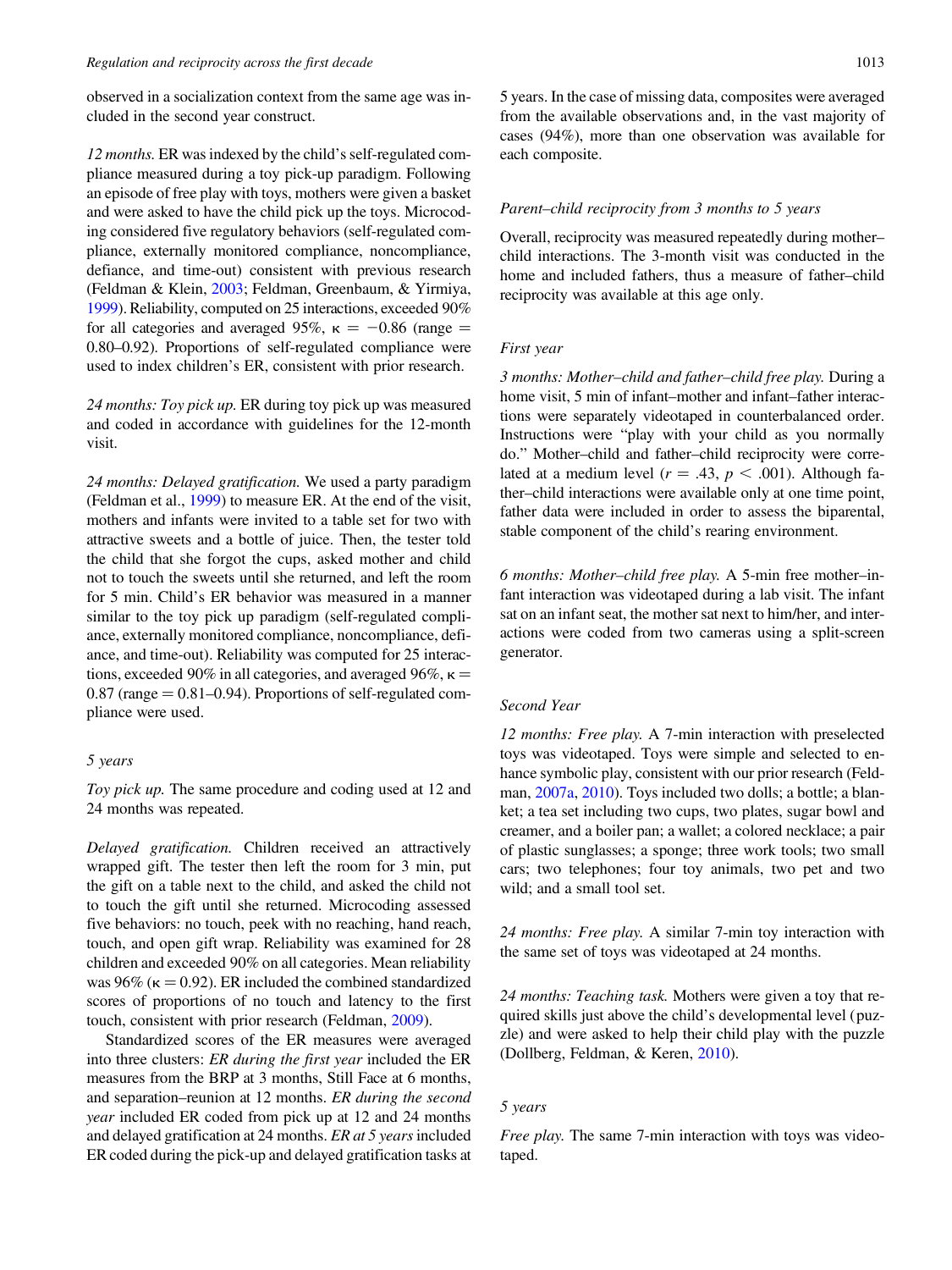Mother–child discussion: "Fun day." Mother and child sat across from onr another and were asked to plan a fun day that they could enjoy together (Feldman et al., [2014](#page-15-0)).

Coding of all interactions was conducted using the Coding Interactive Behavior manual (CIB; Feldman, [1998](#page-14-0)). The CIB is a global coding scheme including 42 codes each rated from 1 (low) to 5 (high). The CIB has versions for infants and toddlers, preschoolers, school-aged children, adolescents, and adults, all maintaining, as much as possible, the same codes and constructs. The CIB has good psychometric properties and has been validated internationally in many studies with infants, toddlers, preschoolers, adolescents, and adults in normative and high-risk samples and in longitudinal studies spanning from infancy to adolescence (for a review, see Feldman, [2012](#page-14-0)c).

The dyadic reciprocity construct was used here. This construct includes the following codes, reflective of age-appropriate expressions (e.g., mutuality in nonverbal signals in infancy, coconstruction of narrative at 5 years): give and receive reciprocity, fluency, mutual adaptation, and low dyadic tension ( $\alpha$  range = 0.85–0.93). At each age, 25 interactions were coded for reliability and reliability averaged intraclass  $r = .92$  (range = .87–.98). As with the ER measures, reciprocity variables were averaged across time: Reciprocity across the first year included mother–infant reciprocity at 3 months, father–infant reciprocity at 3 months, and mother–infant reciprocity at 6 months. Reciprocity across the second year included mother-toddler reciprocity at 12 months during free play, mother–toddler reciprocity at 24 months during free play, and mother–toddler reciprocity at 24 months during the teaching task. Reciprocity at 5 years included mother–child reciprocity at 5 years during free play and joint planning of a fun day. In case of missing data, composites were averaged from the available observations.

#### Outcomes at 10 years

RSA (vagal tone). Child RSA was measured from 10 min of baseline ECG. The ECG signals were sampled by a portable ECG monitor-IBI logger system (12 bit, 1000 samples/s/ channel, 3992/6 IBI BioLog<sup>®</sup> System, UFI, Morro Bay, CA). The BioLog system was equipped with active signalconditioning electrodes attached to participants using three disposable Ag-AgCl skin surface electrode patches. Data were analyzed according to Porges's MXEdit system (US Patent No. 4510944 A, [1985\)](#page-16-0), similar to the analysis at birth. The baseline measure was tested prior to a stress paradigm, in which children were exposed to interadult anger.

Child accident proneness. Mothers were interviewed regarding the child's accident proneness and tendency for risky behavior on eight items that were summed into a single score (e.g., frequency of getting hurt at home, falling off bike, etc.;  $\alpha = 0.71$ ).

Child empathy. This was measured by direct observations and an experimental paradigm. Social neuroscience models of empathy describe empathy as consisting of two subcomponents: "cognitive empathy" and "emotional empathy" (Shamay-Tsoory, [2014\)](#page-16-0), and each was tapped by a different paradigm.

Empathy in dialogue. This was designed to measure the cognitive component of empathy, expressed in the child's ability to understand the mother's side, see her perspective, and display theory of mind abilities toward her views or position. Mother and child were asked to identify a typical conflict in their relationship and discuss it for 10 min. Coding of child empathy considered six codes that evaluated the child's perspective taking and were validated in a longitudinal study (Feldman, [2007c](#page-14-0)): (a) child sees multiple perspectives: the child shows acknowledgment of mother's (or other persons') thoughts, feelings, desires, wishes, or intentions as differing from those of the self (e.g., "you wanted me to do my homework but I really wanted to play"); (b) *child expresses empa*thy to other's distress: the child shows any form of concern, feelings, or recognition of the mother's sadness, distress, fatigue, or frustration (e.g., "I saw you were tired when you got home"); (c) child is able to change his/her mind in response to mother's comments: the child makes any revision in perspective or action plan throughout the dialogue in reaction to the mother's statements (e.g., "I like to watch the show before doing homework, but next time I'll try to do some homework first"); (d) *child accepts criticism*: the child shows in any way some form of regret, responsibility, or acceptance when mother points out wrongdoing; (e) *child raises a mul*tifaceted solution not based solely on self-interest: the child initiates a solution that considers both own and mother's needs and perspectives; and (f) child uses a dialogical mode of negotiation: the child maintains positive affect and a calm voice, neither withdraws nor intrudes on the mother's speech, and is able to enter into a give and receive exchange that is respectful and shows some consideration. The six scales were averaged into an empathy construct ( $\alpha = 0.85$ ). The reliability as assessed on 22 sessions was  $r = .94$ .

Empathy in response to other's distress. In this paradigm, children observed an emotional vignette from a famous Israeli children's movie (Avia's Summer), which depicts harsh emotional abuse of a new immigrant girl by a group of 10-yearolds living in a youth village in the 1950s. After viewing, children were asked to rate their emotional responses along the following scales, each rated from  $1 (low)$  to  $5 (high)$  degree of empathy toward the victim, level of anger toward perpetrators, sadness felt after seeing the girl's condition, degree of identification with the victim, and desire to console the abused child. Factor analysis identified five items loading on a single factor that included degree of empathy, identification with victim, anger toward bullies, level of sadness to child's distress, and desire to help/console the abused child, and these were averaged into an empathy score. The two empathy scores from the interaction and movie were correlated  $(r = .41, p < .001)$ , and their standardized scores were averaged into an empathy construct.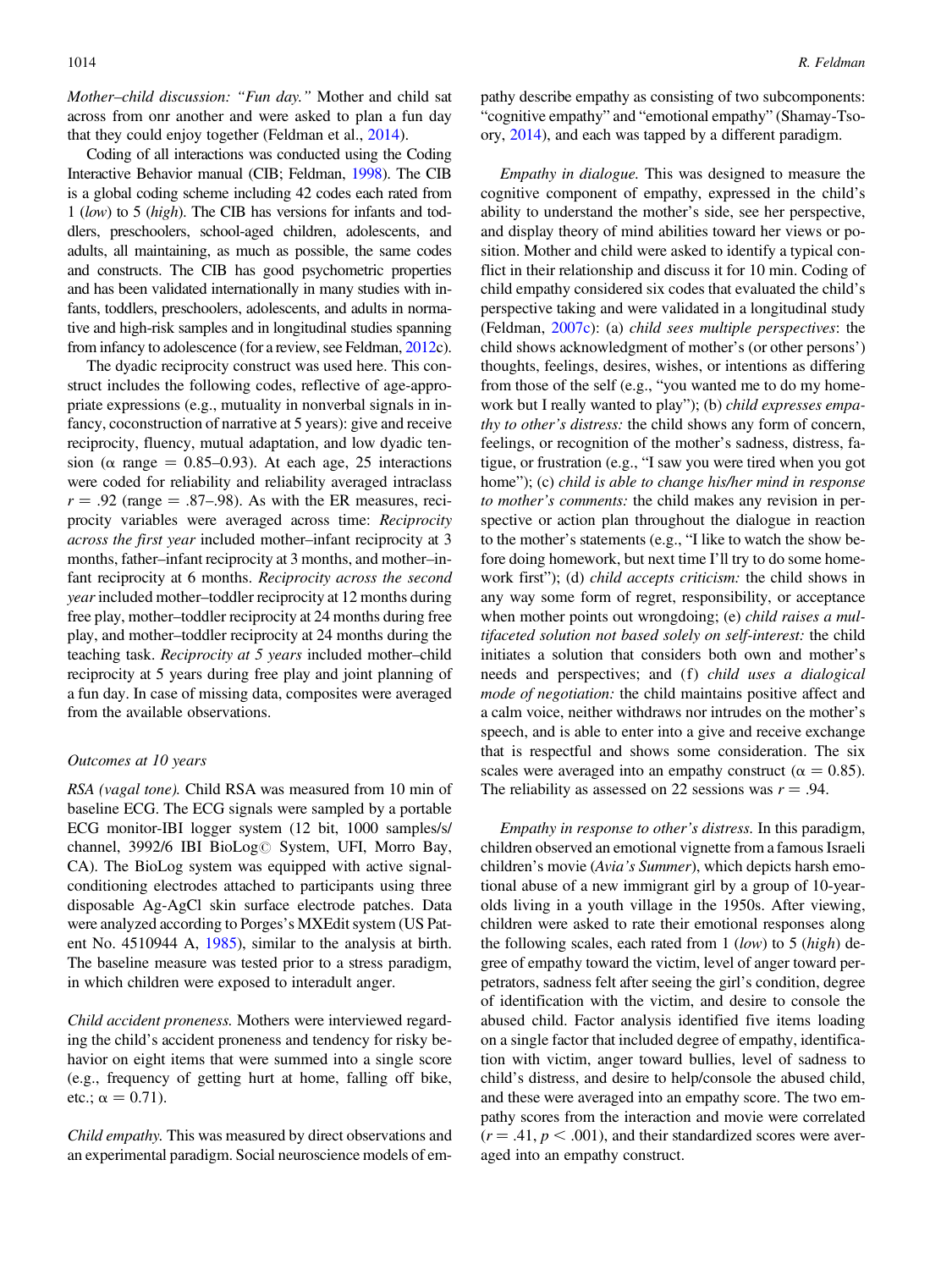Behavior problems. Mother report of the Child Behavior Checklist (CBCL; Achenbach & Edelbrock, [1983](#page-14-0)) was used to measure child behavior problems. The CBCL includes 113 items each rated on a 3-point scale ranging from 0 (never applies) to 2 (almost always applies). Items are clustered into three broad scores: a total behavior score, an internalizing syndrome score, and an externalizing syndrome score. The CBCL is the most widely used instrument for assessing behavior problems in children aged 4–16 years with established reliability and validity. The total CBCL score was used here as the predicted outcome. The total score was used since no hypothesis specifically linked birth regulation with internalizing or externalizing symptoms, but lower regulation at birth was expected to predict greater overall behavior problems.

## Results

Prior to model testing, zero-order correlations were computed among all study variables and correlations and descriptive statistics are presented in Table 1. No gender effects were found for any variable and data were collapsed across gender.

As seen in Table 1, the neonatal regulatory measures of vagal tone and neurobehavioral regulation were related to infants' ER capacities across the first year, with neonatal vagal tone also associated with parent–child reciprocity across the first year. Both ER and reciprocity were individually stable from 3 months to 5 years and showed some cross time correlations: between reciprocity in the first year and ER in the second year and between ER in the second year and reciprocity at 5 years, and between reciprocity in the second year and ER at 5 years. No direct correlations were found between first year measures and 10-year outcomes. However, neonatal vagal tone was related to higher RSA at 10 years and NBAS correlated with lower accident proneness, higher RSA, and lower empathy at 10 years. Correlations were found between 5 and 10-year measures: ER at 5 years correlated with lower behavior problems and accident proneness, better empathy, and higher RSA at 10 years. Reciprocity at 5 years correlated with greater empathy at 10 years.

An autoregressive cross-lagged model (ARCL; Anderson, [1960](#page-14-0); see illustration of model in [Figure 1\)](#page-4-0) was computed to examine the main study hypothesis: the effects of neonatal regulatory measures (vagal tone, neurobehavioral regulation) on outcomes at 10 years (RSA, empathy, CBCL, and accident proneness) would be traced to the bidirectional linkage between children's ER and parent–child reciprocity during the first, second, and fifth years. In estimating the ARCL, we controlled for the covariance between children's ER and parent– child reciprocity at ages 1, 2, and 5 years (i.e., time-specific effects), between neonatal regulatory variables, and between outcomes at 10 years. Latent constructs were not used. To estimate the appropriateness of the ARCL, the MPlus 6.1 structural equation modeling package was used (Muthén  $&$  Muthén,  $2010$ ) with maximum likelihood as the estimation method. A model is deemed as having adequate fit to the ob-

 $3.44$  $\frac{12}{2}$  $\overline{C}$ Mean 0.01 20.10 3.39 3.12 3.34 0.01 0.17 0.23 6.68 5.46 20.07 3.44 SD 0.93 0.74 0.97 0.84 1.04 0.73 0.15 0.70 1.55 2.16 1.01 1.12 1 2 3 4 5 6 7 8 9 10 11 12 12. Accident proneness 10 years .05 219\* 2.10 2.06 2.08 2.09 2.18\* 2.46\*\*\* 2.22\* 2.10 .07 —  $-0.07$  $1.01$  $\equiv$  $\overline{0}$ 11. Total CBCL 10 years 2.15 2.03 2.04 .00 2.09 2.12 2.30\*\*\* 2.29\*\* .01 2.22\* —  $-10$ 5.46  $\Omega$ — 1 x11 \*61. \*61. 90'- \*\*12. \*02. 2.07- \*\*11. 2.07- ... 2.14 ... 2.15 ... 2.14 ... 2.14 ... 2 6.68 S. ā  $\circ$ 9. RSA 10 years .34\*\*\* .21\* .11 .10 .11 .11 .10 .22\* —  $46***$  $.29**$  $\frac{0.23}{0.70}$  $20*$  $\infty$ 8. ER 5 years .25 .25 .22\* .22\* .25 .25 .25 .25 .26\*\* .26\*\* .26\*\* .30\*\* .26\* .26\* Note: NBAS, Neonatal Behavior Assessment Scale; ER, emotion regulation; RSA, respiratory sinus arrhythmia; CBCL, Child Behavior Checklist, Note: NBAS, Neonatal Behavior Assessment Scale; ER, emotion regulation; RSA, respiratory sinus arrhythmia; CBCL, Child Behavior Checklist.  $.30***$ 0.17  $0.15$  $18*$  $19*$  $\overline{C}$ 7. ER second year .11 .16 .21\* .03 .27\*\* .35\*\*\* —  $\frac{0.01}{0.73}$  $\circ$  $\frac{2}{1}$ 6. ER first year .31\*\*\* .38\*\*\* .38\*\*\* .22\* 2.06 .00 .00  $8<sup>o</sup>$  $3.34$ <br>1.04  $80,00$  $\overline{5}$ 5. Reciprocity 5 years .09 2.04 .26\*\* .51\*\*\* — Table 1. Intercorrelations, means, and standard deviation of study variables Table 1. Intercorrelations, means, and standard deviation of study variables  $.25**$  $3.12$ <br>0.84  $= \stackrel{*}{\Omega} \stackrel{<}{\Omega} \stackrel{<}{\Omega} \stackrel{<}{\Omega}$  $\overline{a}$ 4. Reciprocity second year .05 .05 .05 .25\*\* 8  $\overline{c}$ 3.39  $552$  $\tilde{\phantom{a}}$ 3. Reciprocity first year .27\*\* .15 —  $3.38***$ <br> $-1.2$ <br> $-1.2$  $-0.10$ <br>0.74  $-19*$  $.18*$  $\overline{\mathcal{C}}$  $\overline{0}$  $2.$  Neonatal NBAS  $1^*$  $.15$ <br> $.34***$  $0.5$ <br> $0.31***$  $\begin{array}{c} 0.01 \\ 0.93 \end{array}$  $\frac{3}{2}$  $\frac{3}{2}$  $\overline{=}$ 1. Neonatal vagal tone — 12. Accident proneness 10 years Reciprocity second year 11. Total CBCL 10 years Reciprocity first year Neonatal vagal tone Reciprocity 5 years 10. Empathy 10 years Neonatal NBAS 7. ER second year RSA 10 years 6. ER first year 8. ER 5 years 9. RSA 10 years Mean  $\ddot{\Omega}$  $\vec{r}$  $S<sub>2</sub>$ 

 $*_{p} < .05.$   $*_{p} < .01.$   $*_{**p} < .001.$ 

 $k_p < .05.$  \*\* $p < .01.$  \*\*\* $p < .001$ .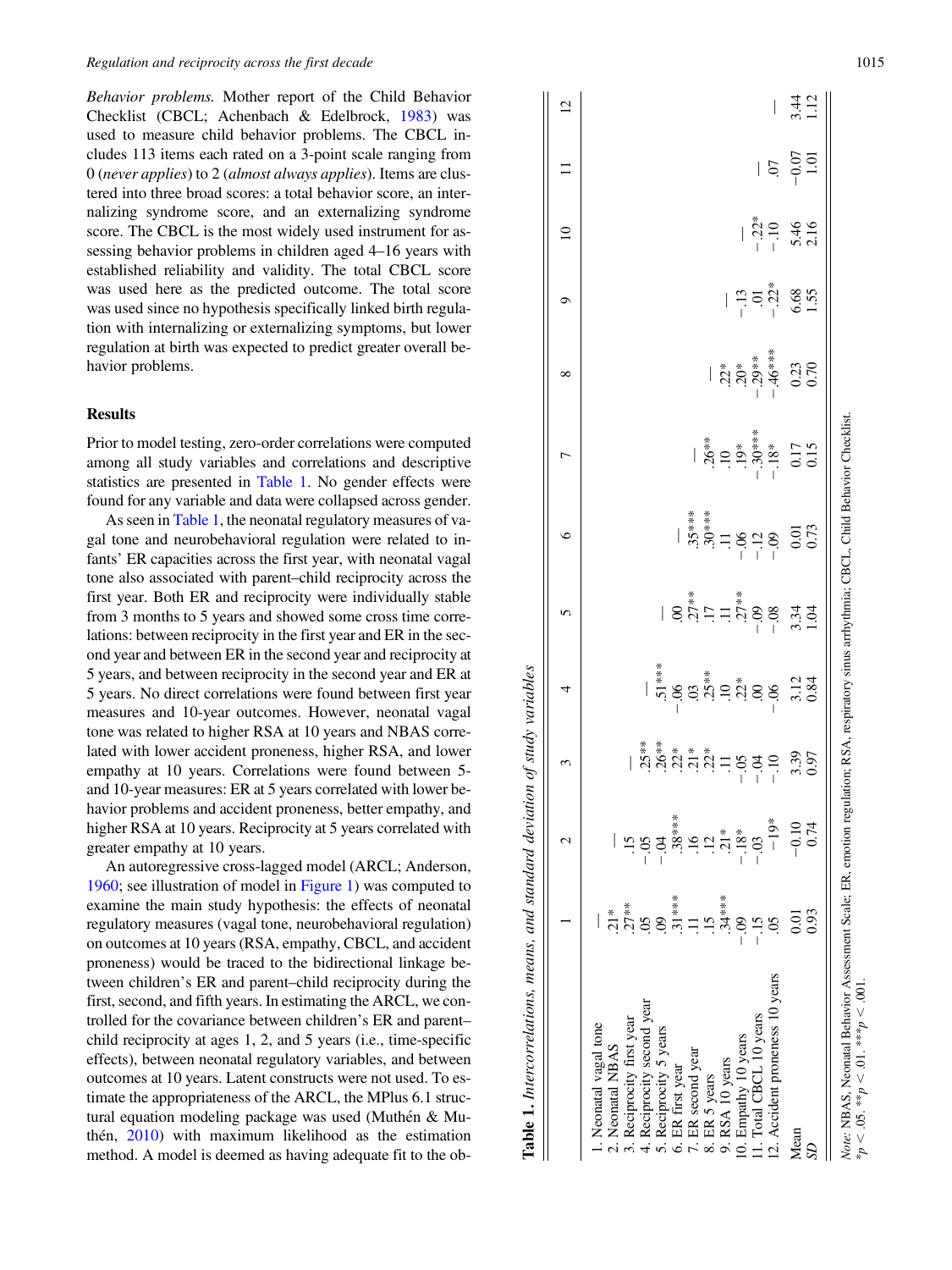served data if the comparative fit index (CFI) and Tucker– Lewis index (TLI) scores are above 0.95, the root mean square error of approximation (RMSEA) is lower than 0.06, and the standardized root mean square residual (SRMR) is lower than 0.07. No data were missing and therefore there was no need to handle missing data as often happens in longitudinal research.

The final model had excellent fit to the observed data,  $\chi^2$  $(28) = 35.24, p = .16, CFI = 0.97, TLI = 0.93, RMSEA =$ 0.04, RMSEA 95% CI = 0.00, 0.08, SRMR = 0.05, which is presented in Figure 2 (for simplicity, covariates are not presented in the figure). No path was omitted in the process of estimating the model because the proposed model had an excellent fit to the observed data, and no modifications were made to the model (i.e., no covariates were added between variances or residual variances in the model). The fit of the current model was also examined in comparison to a series of alternative models. The model had significantly better fit than an autoregressive model with no cross-lagged paths,  $\chi^2$  (32) = 58.91, p = .002, CFI = 0.88, TLI = 0.75, RMSEA  $= 0.08$ , RMSEA 95% CI  $= 0.05, 0.12$ , SRMR  $= 0.07; \Delta \chi^2$  $(4) = 23.67$ ,  $p < .0001$ ; an ARCL with equal cross-lagged effects over time,  $\chi^2$  (30) = 53.98, p = .005, CFI = 0.89, TLI = 0.76, RMSEA = 0.08, RMSEA 95% CI = 0.04, 0.11, SRMR = 0.07;  $\Delta \chi^2$  (2) = 18.24, p < .0001; an ARCL with equal autoregressive effects over time,  $\chi^2$  (30)  $=$  53.16,  $p = .006$ , CFI  $=$  0.89, TLI  $=$  0.77, RMSEA  $=$ 0.08, RMSEA 95% CI = 0.04, 0.11, SRMR = 0.08;  $\Delta \chi^2$  $(2) = 17.92$ ,  $p < .0001$ ; and an ARCL with equal autoregressive and cross-lagged effects per time point,  $\chi^2$  (34) = 70.37, p  $= .0002$ , CFI  $= 0.83$ , TLI  $= 0.68$ , RMSEA  $= 0.09$ , RMSEA 95% CI = 0.06, 0.12, SRMR = 0.09;  $\Delta \chi^2$  (6) = 35.13, *p* <

.0001. Coefficients and standard errors of model paths are presented in [Table 2](#page-10-0). Coefficients and standard errors of model covariates are presented in [Table 3.](#page-11-0) Mediational paths are presented in [Table 4](#page-11-0).

The model revealed that the neonatal indices had a direct impact on RSA, empathy, and accident proneness at 10 years. Higher vagal tone and neurobehavioral regulation in the neonatal period were each related to higher RSA at 10 years (NBAS had a marginally significant result). Higher NBAS regulation, but not vagal tone, also predicted lower accident proneness.

As predicted, the neonatal regulatory indices had several significant indirect associations via the bidirectional crosslagged influences of child ER and reciprocal parenting across the first, second, and fifth years. Bias-corrected bootstrap analyses with 1,000 repetitions indicated that higher vagal tone at birth was related to better RSA (90% CI  $= 0.01$ , 0.4), empathy (90%  $CI = 0.01, 0.11$ ), and accident proneness  $(90\% \text{ CI} = 0.01, 0.4)$  at age 10 via improved ER and better parent–child reciprocity. In contrast, NBAS regulation had no indirect links to outcomes at 10 years via ER and parent–child reciprocity across infancy and childhood.

With regard to bidirectional cross-lagged associations between children's ER and parent–child reciprocity at ages 1, 2 and 5 years, the model revealed that, whereas parent–child reciprocity during the first year predicted an increase in ER between the first and second year, ER abilities in the first year did not predict a change in parent–child reciprocity between those time points. On the other hand, between the age of 2 and 5, improved parent–child reciprocity predicted an increase in child ER, and higher child ER capacities



Figure 2. Results of the autoregressive cross-lagged model assessing paths from infant regulatory capacities at birth to outcomes at 10 years as mediated by the mutual influences of child emotion regulation and reciprocal parenting across development. Model parameter:  $\chi^2$  (28) = 35.24,  $p = .16$ , comparative fit index = 0.97, Tucker–Lewis index = 0.93, root mean square error of approximation = 0.04, root mean square error of approximation 95% confidence interval  $= (0.00, 0.08)$ , standardized root mean square residual  $= 0.05$ .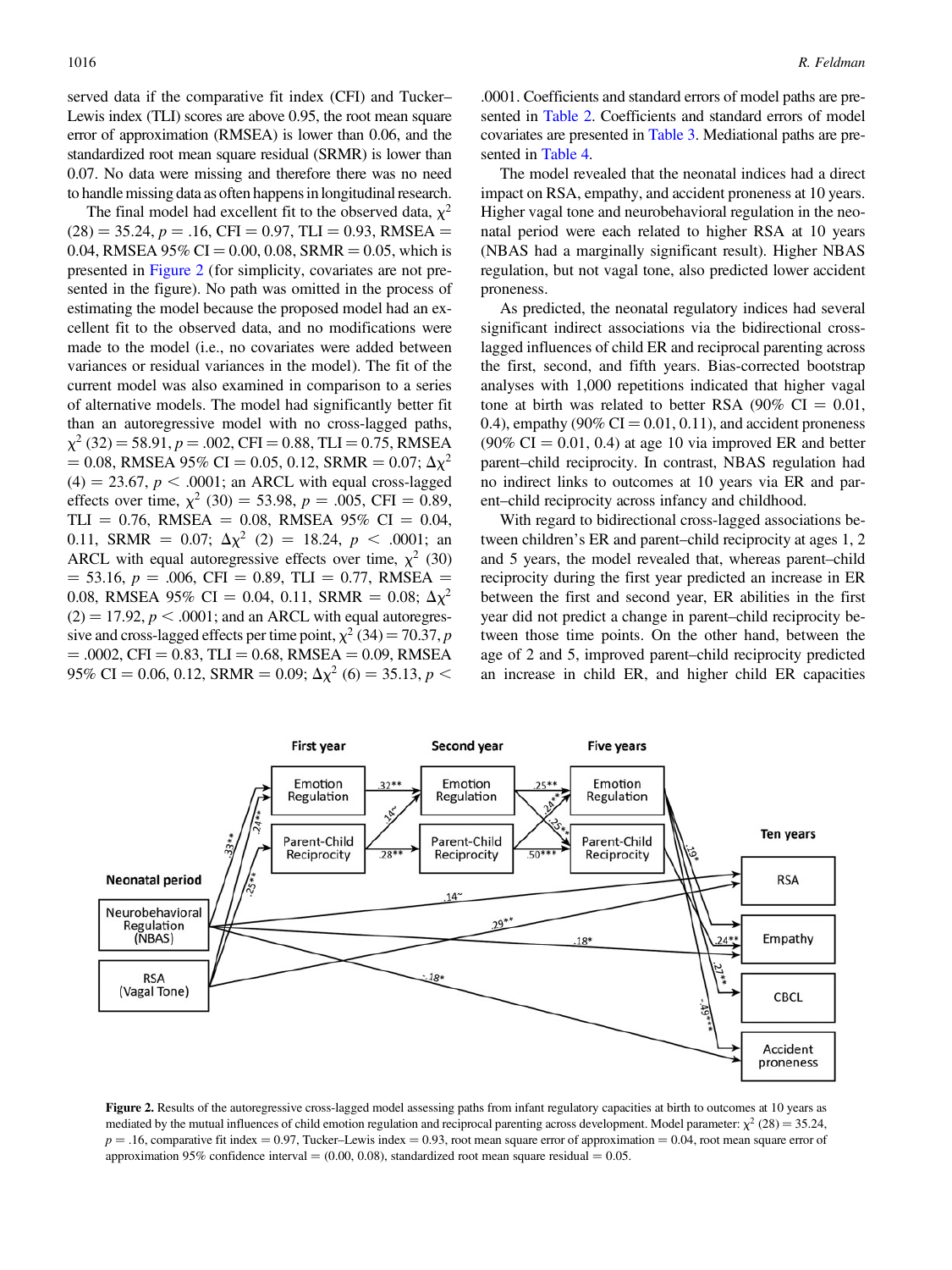<span id="page-10-0"></span>

|  | Table 2. Coefficients and standard errors of model's paths |  |  |  |  |  |  |
|--|------------------------------------------------------------|--|--|--|--|--|--|
|--|------------------------------------------------------------|--|--|--|--|--|--|

|                                                              | b             | SE   | t       | β       |
|--------------------------------------------------------------|---------------|------|---------|---------|
| Vagal tone $\rightarrow$ reciprocity first year              | $0.26**$      | 0.09 | 2.80    | 0.25    |
| Vagal tone $\rightarrow$ ER first year                       | $0.19**$      | 0.07 | 2.69    | 0.24    |
| Vagal tone $\rightarrow$ RSA age 10                          | $0.47**$      | 0.18 | 2.68    | 0.29    |
| Vagal tone $\rightarrow$ empathy age 10                      | $-0.23$       | 0.21 | $-1.11$ | $-0.10$ |
| Vagal tone $\rightarrow$ CBCL age 10                         | $-0.12$       | 0.13 | $-0.95$ | $-0.11$ |
| Vagal tone $\rightarrow$ accident proneness age 10           | $-0.03$       | 0.08 | $-0.34$ | $-0.03$ |
| $NBAS \rightarrow$ reciprocity first year                    | 0.13          | 0.14 | 0.96    | 0.14    |
| $NBAS \rightarrow ER$ first year                             | $0.33**$      | 0.11 | 3.07    | 0.33    |
| $NBAS \rightarrow RSA$ age 10                                | $0.29\dagger$ | 0.16 | 1.83    | 0.14    |
| $NBAS \rightarrow$ empathy age 10                            | $-0.51*$      | 0.26 | $-1.99$ | $-0.18$ |
| $NBAS \rightarrow CBCL$ age 10                               | 0.03          | 0.13 | 0.26    | 0.02    |
| NBAS $\rightarrow$ accident proneness age 10                 | $-0.20*$      | 0.11 | 1.89    | 0.14    |
| Reciprocity first year $\rightarrow$ reciprocity second year | $0.24**$      | 0.08 | 3.03    | 0.28    |
| Reciprocity first year $\rightarrow$ ER second year          | $0.02\dagger$ | 0.01 | 1.69    | 0.14    |
| ER first year $\rightarrow$ reciprocity second year          | $-0.14$       | 0.09 | $-1.50$ | $-0.12$ |
| ER first year $\rightarrow$ ER second year                   | $0.07***$     | 0.02 | 3.99    | 0.32    |
| Reciprocity second year $\rightarrow$ reciprocity 5 years    | $0.62***$     | 0.11 | 5.67    | 0.50    |
| Reciprocity second year $\rightarrow$ ER 5 years             | $0.20**$      | 0.07 | 2.76    | 0.24    |
| ER second year $\rightarrow$ reciprocity 5 years             | $1.77**$      | 0.51 | 3.45    | 0.25    |
| ER second year $\rightarrow$ ER 5 years                      | $1.19**$      | 0.42 | 2.83    | 0.25    |
| Reciprocity 5 years $\rightarrow$ RSA age 10                 | 0.09          | 0.13 | 0.72    | 0.06    |
| Reciprocity 5 years $\rightarrow$ empathy age 10             | $0.49**$      | 0.18 | 2.81    | 0.24    |
| Reciprocity 5 years $\rightarrow$ CBCL age 10                | $-0.04$       | 0.09 | $-0.41$ | $-0.04$ |
| Reciprocity 5 years $\rightarrow$ accident proneness age 10  | $-0.01$       | 0.08 | $-0.11$ | $-0.01$ |
| ER 5 years $\rightarrow$ RSA age 10                          | 0.33          | 0.21 | 1.54    | 0.15    |
| ER 5 years $\rightarrow$ empathy age 10                      | $0.60*$       | 0.27 | 2.19    | 0.19    |
| ER 5 years $\rightarrow$ CBCL age 10                         | $-0.39**$     | 0.15 | $-2.61$ | $-0.27$ |
| ER 5 years $\rightarrow$ accident proneness age 10           | $-0.71***$    | 0.12 | 5.77    | $-0.49$ |

Note: ER, Emotion regulation; RSA, respiratory sinus arrhythmia; CBCL, Child Behavior Checklist; NBAS, Neonatal Behavior Assessment Scale.

 $\dagger p < .10.$  \* $p < .05.$  \*\* $p < .01.$  \*\*\* $p < .001.$ 

predicted an increase in parent–child reciprocity. Overall, the model explained 15.4% of the variance in RSA, 14.8% of the variance in empathy, 9.1% of the variance in CBCL, and 28.4% of the variance in accident proneness.

## Discussion

Results of this longitudinal follow-up from birth to 10 years point in several empirical and conceptual directions and have specific implications for early intervention in cases of regulatory difficulties. While numerous studies have followed children across long periods, the current study is unique in three main aspects. First, very few studies following children across the first decade of life have generated such rich and frequent behavioral data that include repeated observations of parent–child interactions and microanalytic assessments of child regulatory behavior. The study therefore advocates the utility of a behavior-based approach to understanding continuity and change. Second, few studies, if any, following children over long time spans have included observational assessments measured at birth. Third, most studies following children over a decade or more have focused primarily on predictors of psychopathology, including externalizing and in-

ternalizing symptoms (Diamantopoulou, van Meurs, Verhulst, & van der Ende, [2009](#page-14-0); Petersen et al., [2014](#page-15-0)) or specific disorders (Frenkel et al., [2015;](#page-15-0) Kagan & Zentner, [1996\)](#page-15-0). In contrast, the focus here was on an array of physiological, social, and regulatory outcomes, some more pathology-oriented (CBCL, accident proneness), others indexing social competencies (empathy) or physiological support systems (child RSA).

Overall, the data lend support to the three proposed mechanisms of continuity. In support of the first mechanism, the long-term effects of infant ER and parent–child reciprocity are enhanced by their individual stability. Consistent with the second mechanism, the findings indicate that, in addition to stability, development unfolds as a gradual process in which the infant's regulatory skills and the parent's attuned caregiving sculpt each other over time, creating a dyad-specific field of infant–context attractors that carry long-term effects. It is important to reiterate that the terms effects and influences used here describe statistical, not causal, effects. Finally, in support of the third mechanism, the model reveals direct unmediated paths over the entire first decade, from neonatal RSA and neurobehavioral regulation to outcomes at 10 years. These findings may shed further light on one of the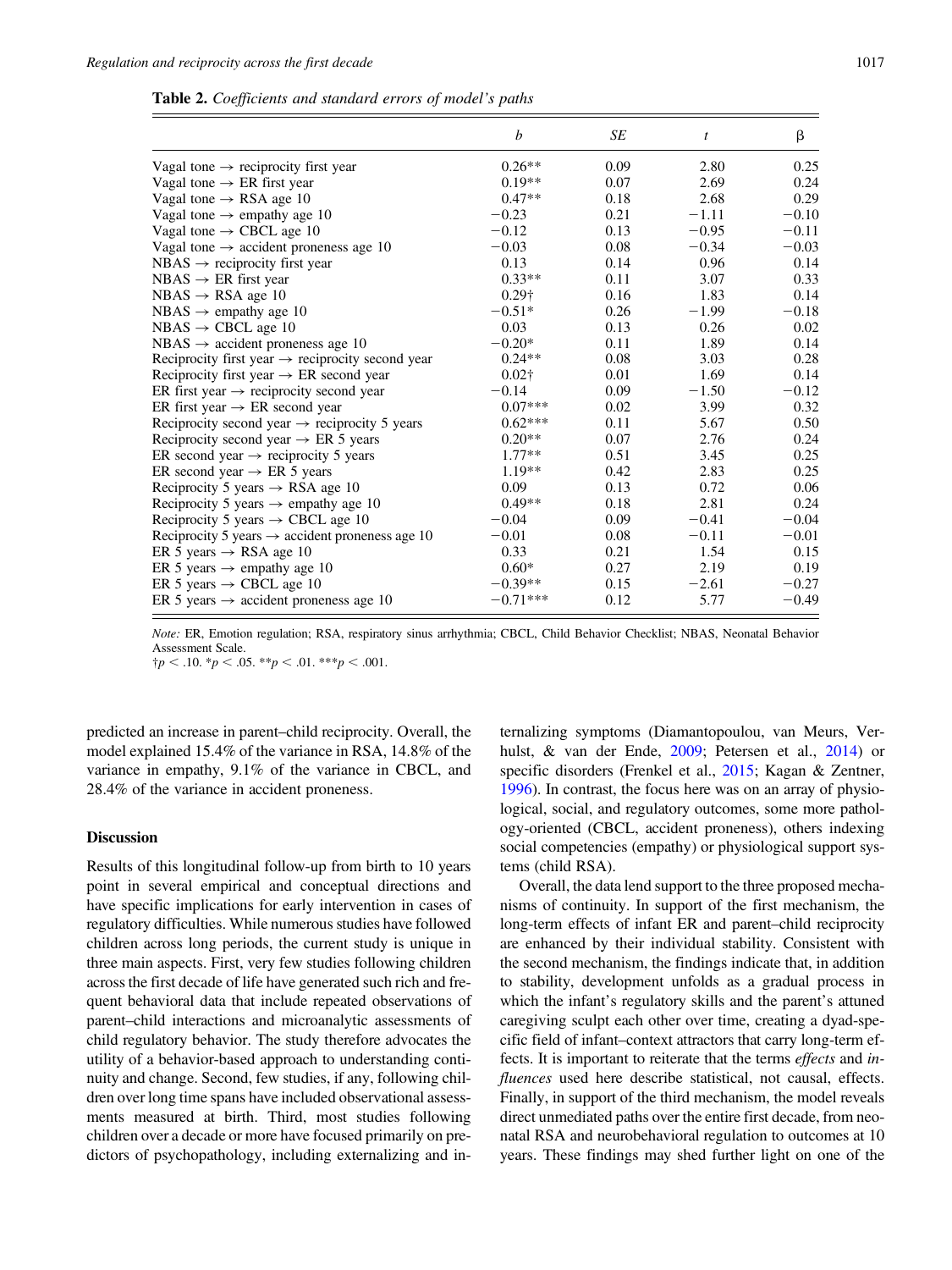|                                                        | b              | SЕ   |         | B       |
|--------------------------------------------------------|----------------|------|---------|---------|
| Vagal tone $\rightarrow$ NBAS                          | $0.14*$        | 0.06 | 2.47    | 0.21    |
| Reciprocity first year $\rightarrow$ ER first year     | 0.07           | 0.06 | 1.15    | 0.12    |
| Reciprocity second year $\rightarrow$ ER second year   | 0.002          | 0.01 | 0.17    | 0.02    |
| Reciprocity 5 years $\rightarrow$ ER 5 years           | $-0.02$        | 0.06 | $-0.28$ | $-0.03$ |
| RSA age $10 \rightarrow$ empathy age 10                | $-0.41\dagger$ | 0.24 | $-1.76$ | $-0.15$ |
| RSA age $10 \rightarrow$ CBCL age 10                   | 0.16           | 0.11 | 1.38    | 0.12    |
| RSA age $10 \rightarrow$ accident proneness age 10     | $-0.14$        | 0.11 | $-1.49$ | $-0.13$ |
| Empathy age $10 \rightarrow$ CBCL age 10               | $-0.35\dagger$ | 0.19 | $-1.80$ | $-0.18$ |
| Empathy age $10 \rightarrow$ accident proneness age 10 | $-0.05$        | 0.14 | 0.78    | 0.04    |
| CBCL age $10 \rightarrow$ accident proneness age 10    | 0.08           | 0.07 | 1.11    | 0.10    |

<span id="page-11-0"></span>Table 3. Coefficients and standard errors of model's covariates

Note: NBAS, Neonatal Behavior Assessment Scale; ER, emotion regulation; RSA, respiratory sinus arrhythmia; CBCL, Child Behavior Checklist.

 $\dagger p < .10.$   $\ddagger p < .05.$ 

Table 4. Total indirect effects via ER and reciprocity

|                                                    | b               | LB 95% CI | UB 95% CI |
|----------------------------------------------------|-----------------|-----------|-----------|
| Vagal tone $\rightarrow$ RSA age 10                | $0.01^a$        | 0.001     | 0.05      |
| Vagal tone $\rightarrow$ empathy age 10            | $0.04^a$        | 0.01      | 0.11      |
| Vagal tone $\rightarrow$ CBCL age 10               | $-0.01^a$       | $-0.04$   | $-0.002$  |
| Vagal tone $\rightarrow$ accident proneness age 10 | $-0.02^{\circ}$ | $-0.01$   | $-0.05$   |
| $NBAS \rightarrow RSA$ age 10                      | 0.01            | $-0.002$  | 0.06      |
| NBAS $\rightarrow$ empathy age 10                  | 0.03            | $-0.01$   | 0.09      |
| $NBAS \rightarrow CBCL$ age 10                     | $-0.01$         | $-0.04$   | 0.001     |
| $NBAS \rightarrow accident$ proneness age 10       | 0.01            | $-0.001$  | 0.02      |

Note: For simplicity considerations we did not report on every mediational path because of the 64 paths linking the neonatal measures with the outcome measures. LB, Lower bound; CI, confidence interval; UB, upper bound; RSA, respiratory sinus arrhythmia; CBCL, Child Behavior Checklist; NBAS, Neonatal Behavior Assessment Scale. <sup>a</sup>The mediational path is significant.

fundamental yet underresearched questions in developmental science: How do infants shape their own growth? The data suggest that infants may influence development via three avenues. First, infants' regulatory abilities at birth trigger the development of regulatory abilities at later stages. Thus, infants who are born with more regulated dispositions will acquire mature forms of regulation with less effort and will move with greater ease from one regulatory task to the next, facing growing environmental challenges with better tools. Second, such infants elicit more reciprocal and well-fitted parental investments that in turn provide essential nutrients for further growth, leading to even finer regulatory outcomes. Third, infants' inborn dispositions may establish a psychobiological birth milieu that can directly impact long-term functioning, possibly through the construction of a more mature and resilient system. These results underscore the importance of studying infant effects on their own growth, a topic that has been neglected in past research. Such research may inform the early detection and treatment for infants prone to dysregulation in order to prevent minor regulatory difficulties from escalating into full-blown regulatory disorders.

Our results indicated that both neonatal measures had direct effects on 10-year outcomes. Neonatal RSA directly predicted child RSA measured at 10 years and NBAS regulation was directly linked to higher empathy, lower accident proneness, and marginally to child RSA. Baseline RSA in the neonatal period has been shown to predict multiple outcomes (Huffman et al., 199; Feldman, [2009;](#page-14-0) Doussard-Roosevelt et al., [2001](#page-14-0)) up to 6 years of age, indicating that the flexibility of the autonomic system, as indexed by cardiac vagal tone at birth, serves as a biomarker of system maturation that taps the underlying substrate that supports regulatory functions (Porges, [2003\)](#page-16-0). It is important that RSA was the only measure to demonstrate homotypic rather than heterotypic continuity. The other ER measures were continuous only inasmuch as they addressed the child's skill in handling age-appropriate stressors or socialization demands. The direct links from neonatal state regulation to lower accident proneness and greater empathy is of interest, because we know of no study that has tested 10-year outcomes of NBAS regulation. The neonate's capacity to regulate state in response to the influx of changing environmental stimuli is possibly the neurodevelopmental substrate that sup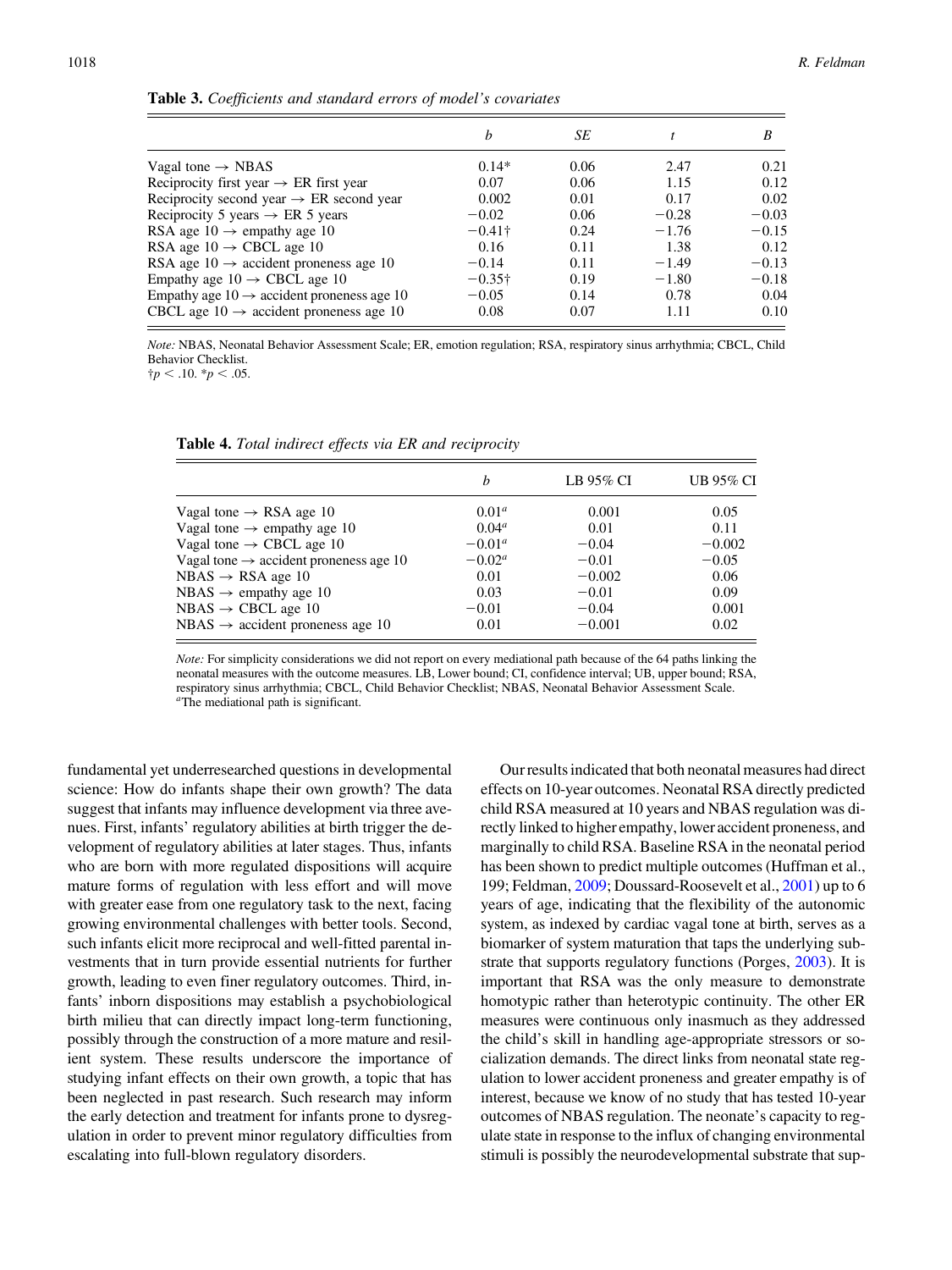ports the child's ability to handle daily obstacles with less impulsivity, greater inhibition, and more planning, thus reducing accident proneness. This neonatal ability also appears to support empathy, perhaps by enabling children to face others' misfortunes with less anxiety, leading to greater motivation to act upon empathic feelings without being overwhelmed.

In addition to direct effects, birth factors predicted development by setting a chain of individual-context processes in a certain direction. Of the two birth measures, only vagal tone showed mediated effects on outcomes and predicted both parent–child reciprocity and infant ER in the first year, which was then reinforced through the stability of these measures over time. Consistent with the vertical-integrative model of regulatory structures of the mind (Tucker, Derryberry, & Luu, [2000](#page-16-0)), these findings highlight the importance of neonatal brain stem mediated functions in setting the stage for both regulatory functions and social competencies across development (Geva & Feldman, [2008](#page-15-0); Porges, [2003](#page-16-0)). Consistent with research using animal models (Hofer, [1995](#page-15-0)), neonatal vagal tone may be a particularly useful index at the prenatal and neonatal stages, describing a critical neurobiological substrate that is open to environmental influences, possibly through the integration of brain stem, limbic, and cortical bottom-up and top-down processes (Levitt, [2003](#page-15-0)).

Each outcome at 10 years was predicted by a unique set of direct and mediated paths, consistent with the third hypothesis. While RSA at 10 years was directly predicted only by its expression in the neonatal stage (and marginally by NBAS regulation) with no mediated paths, the other three outcomes were predicted by the cross-lagged mutual influences of infant and context, each in a unique way. Child accident proneness, a measure associated with temperamental impulsivity and low inhibition (Schwebel & Plumert, [1999](#page-16-0)), was predicted by the direct effects of lower vagal tone and NBAS regulation, as well as by the mediated effects of ER at 5 years, that is, how the cumulated effects of ER and reciprocity across early childhood shaped the expression of ER at 5 years. Similarly, children's behavior problems were predicted by ER at 5 years, which in turn was sculpted by the mutual effects of ER and reciprocity across early childhood. It is interesting that empathy was the only outcome predicted by both ER and reciprocity at 5 years, thus influenced by the mutual effects of infant and context on the expression of both child regulation and parent–child reciprocity. Empathy is unique among the current outcomes in that it is a social-regulatory process (Zaki, [2014](#page-16-0)) that requires regulatory abilities to place others' needs before one's own (Decety, [2012;](#page-14-0) Eisenberg et al., [2010\)](#page-14-0), but it is also a dialogical ability (Day & Tappan, [1996](#page-14-0); Hoffman, [2000](#page-15-0)), naturally evolving from reciprocal parenting that places the child's signals at the center of the joint dialogue. Empathy toward peers in adolescence has been linked to parent–child reciprocity across childhood (Feldman et al., [2013\)](#page-14-0); however, imaging studies have shown that empathy is supported by the dorsolateral prefrontal cortex, which is implicated in inhibition and regulation (Bernhardt & Singer, [2012](#page-14-0)). Thus, empathy stands out among the outcomes as a developmental skill emerging in early childhood (Thompson, [1987\)](#page-16-0) that draws on the entire field of mutual influences, the way bidirectional effects organize child ER and the way these same factors shape reciprocity of parent and child.

Consistent with dynamic systems theory, the mutual influences of infant and parenting on each other grew tighter over time. This is consistent with the notion that the dynamic integration of organism and context into a unitary system becomes more entrenched and less flexible as systems mature (Thelen & Smith, [1994](#page-16-0)). Between the first and second years, the cross-lagged associations were much weaker in magnitude as compared to the correlations between the second and fifth years. Parent–child reciprocity across the first year had a marginal effect on ER in the second year, and infant ER in the first year did not meaningfully predict reciprocity in the second year. However, from age 2 to 5 years, the full bidirectional matrix of ER and parenting was significant. As children grow and the parenting context becomes more fitted to their inner dispositions, particularly to the stable components of such traits, the system's options become increasingly constrained, and parents tend to treat children in a certain way, which in turn elicits a particular regulatory or dysregulatory response from the child. These findings highlight the importance of implementing interventions during the first year of life to enhance both child ER and parent reciprocity before negative cycles of mutual influence become engrained and less open to modifications.

#### Conceptual implications

Within the global topic of developmental continuity, our study contributes to the discussion on heterotypic continuity, with special implications for social neuroscience. It is important to note that, unless one measures a specific brain structure or physiological system, longitudinal studies of the developing child always involve heterotypic continuity. Even IQ, for which stability is the defining feature, is bound by heuristic continuity rather than consistency in exact behaviors. Constructing a phenomenological line of stable underlying constructs from infancy is among the key contributions of developmental science to the field of psychology: It involves building a theory that narrows down from the multitude of early phenomena those topics, constructs, and behaviors that constitute the trajectory of adaptive functioning in the adult human. Such was the undertaking of the major theories of the 20th century, including those of Freud, Erickson, and Piaget. The importance of longitudinal studies showing predictions from early childhood to adulthood, for instance, from the capacity to delay gratification in preschool to adult employment (Daly, Delaney, Egan, & Baumeister, [2015](#page-14-0)), or from fearful response to novel toys in infancy to behavior inhibition in childhood to anxiety disorders in adulthood (Fox & Pine, [2012](#page-15-0)), is by naming a childhood phenotype that has meaning for the adult person. What is missing from these models is that the early child phenotype (e.g., fear of novelty) is not a solitary trait but creates ripples in the environment and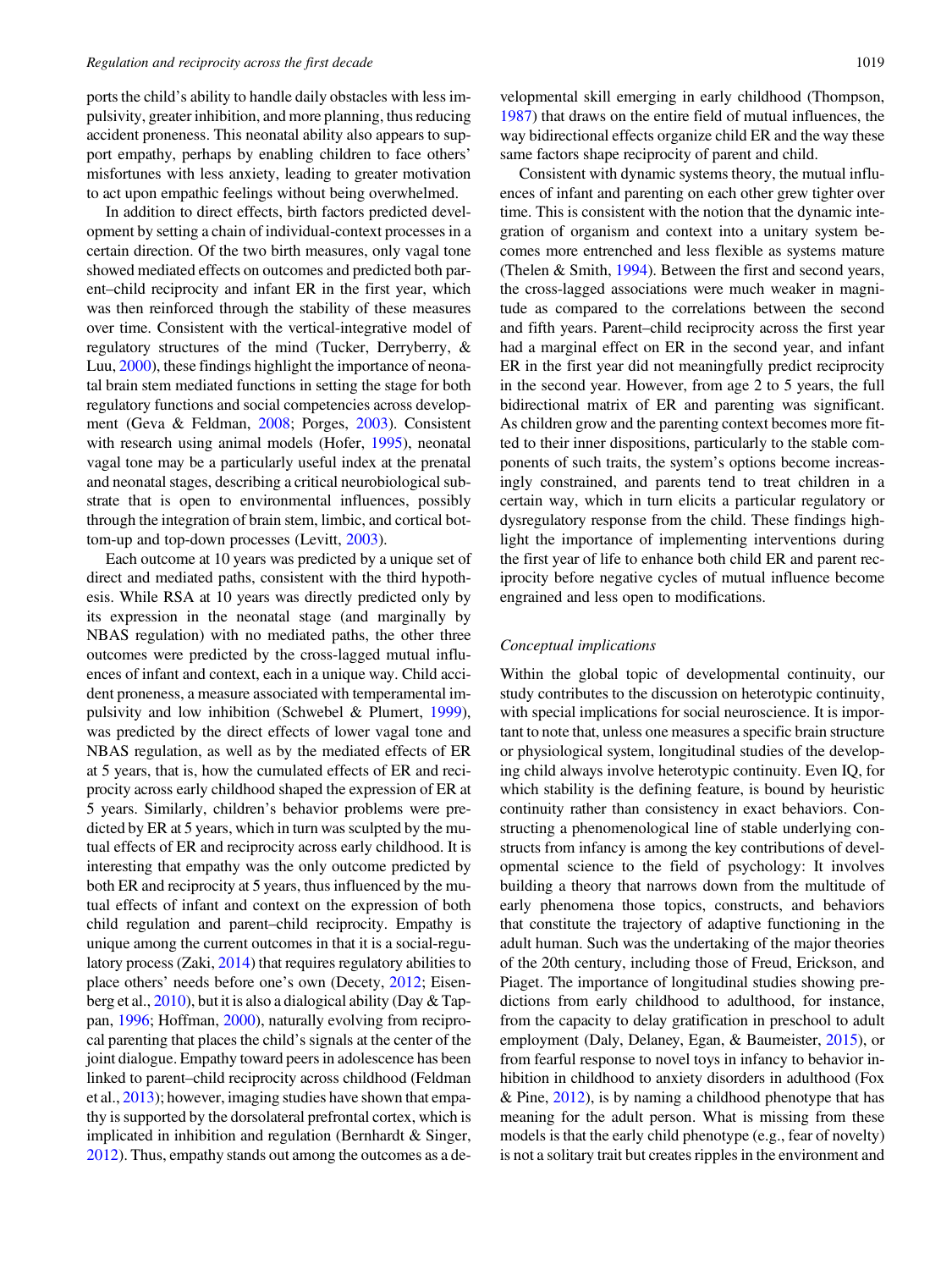thus prediction to later functioning should be examined not only from the trait but also from the ripples. Incorporating the field of mutual influences, which charts the dynamic exchange of child dispositions and their impact on parental behavior, punitive approach, or disengagement, may enrich our understanding of heterotypic continuity and improve its predictions. Better definition of age-appropriate phenotypes on key constructs and inclusion of the child–context interface as a mediating factor may reduce error and increase the degree of continuity found in longitudinal research.

The findings also have implications for social neuroscience. To date, studies in social neuroscience have mainly focused on adults and utilized lab-based paradigms. However, several authors have called for the inclusion of paradigms that assess the dynamics of social exchanges in their natural ecology, to move from the study of one-brain activation to twobrain coordination, and to develop a behavior-based approach that can test the brain basis of social participation (Adolphs, [2010](#page-14-0); Singer, 2010). A developmental approach is similarly missing from most social neuroscience research. Studying the maturational process of brain systems that underpin the capacity for social reciprocity as it is expressed across different developmental stages may help describe how the evolution of the social brain enabled *homo sapiens* to survive and thrive and how disruptions in these networks underpin psychopathologies of social dysfunction, including depression, social anxiety, schizophrenia, or autism (Feldman, [2015\)](#page-14-0).

Several limitations of the study should be considered in the interpretation of the findings. First, the sample size is relatively small for the complex model. While frequent observations and microanalytic coding are difficult to accomplish in very large samples, insights gained from smaller samples should be replicated in larger studies. In addition, as a birth study cannot measure abilities that become available at later stages, our model did not control for initial level of outcomes except in the case of RSA, and this should be noted in the interpretation of the findings. Second, the study was conducted on a population prone to regulatory difficulties. While the developmental psychopathology perspective emphasizes the utility of studying developmental processes in high-risk populations prone to difficulties in the specific domain of investigation (Luthar, Cicchetti, & Becker, [2007](#page-15-0)), examination of the model in full-term infants or other high-risk populations is needed before findings can be generalized. Assessment of other neurobiological systems, including stress and affiliation hormones, brain patterns, or genetic variability, as important birth conditions that constrain systemic development, would have contributed to a fuller picture. Third, inclusion of other outcomes at 10 years could have contributed to a more comprehensive understanding.

# Future directions for translating research on the influential child into preventive interventions

The current conceptualization and findings may contribute to translational research and the construction of earlier, more targeted interventions. To further understand the developmental origins of psychopathology, it is important to examine periods of abrupt changes in the child–context interface and test their long-term effects. Such change can stem from natural maturational processes, such as school entry or puberty, which may lead to (potentially temporary) discontinuity in the child's regulatory functions. However, parents may be unable to meet the shift in the child's regulatory abilities and alter their familiar response (e.g., by increasing punishment or surveillance), and this change in the parental approach may further increase child stress or maladjustment. In addition to typical maturational processes, much further research, sophisticated models, and a behavior-based approach is needed to understand how sudden negative events that impact parenting, such as trauma, loss, divorce, or illness, abruptly alter familiar child–parent exchange patterns and how these alterations and their timing in the child's life may compromise growth.

The findings underscore the critical importance of assessing infants' regulatory capacities at birth and beginning treatment as close to birth as possible in cases of risk for regulatory problems. Moreover, the findings specify a unique window of opportunity for interventions that focus on enhancing parent–child reciprocity. Our results indicated that increases in reciprocity during the first year predicted improvement in children's regulatory capacities already at the second year, while the other direction was not significant (change in infant ER did not predict reciprocity in the second year). From the second year onward, the full bidirectional matrix was observed. The first months of life appear to constitute a unique window where every increase in parent–child reciprocity impacts the child's capacity to meet the second year of life, a critical period for cognitive, language, social, and emotional growth, with better tools. Thus, conditions such as premature birth (approximately 10% of births globally) or maternal postpartum depression  $(\sim 12\% - 15\%)$  should receive professional help in programsthat reach out to parents and focus on promoting regulatory capacities by increasing reciprocity. To date, most parents of premature infants leave neonatal intensive care units with clear instructions as to their infant's motor and cognitive potential delays but have little information about the child's regulatory difficulties or the special form of reciprocity required for infants who send unclear social signals. Finally, as both ER and reciprocal parenting show heterotypic continuity over time, it is important to help parents recognize the specific behavioral expressions of ER at each stage. Parents also need to learn how reciprocal parenting is expressed at each stage and how they can integrate the child's emerging ER abilities into a joint, dyad-specific reciprocal dialogue. Much further research and long-term follow-up is required to understand how infants shape their own development, how parents and infants enter into a dance of mutual influences that becomes more personal and patterned over time, and how birth conditions constrain long-term outcomes at later stages, including the pubertal transition, young adulthood, and the way infants ultimately nurture the next generation.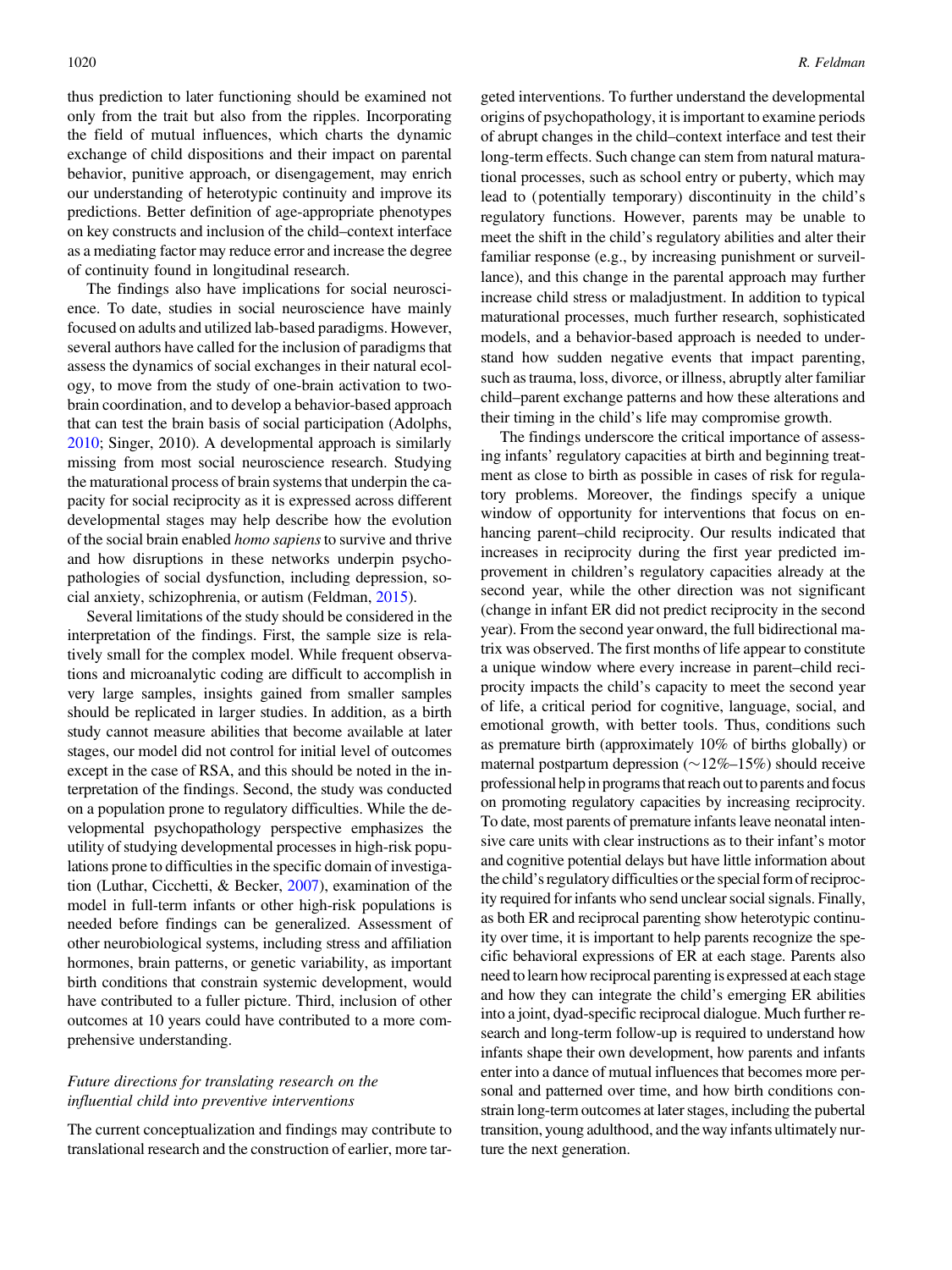#### <span id="page-14-0"></span>References

- Achenbach, T. M., & Edelbrock, C. S. (1983). Manual for the child behavior checklist and revised child behavior profile. Unpublished manuscript.
- Adolphs, R. (2010). Conceptual challenges and directions for social neuroscience. Neuron, 65, 752–767.
- Anderson, T. W. (1960). Some stochastic process models for intelligence test scores. In A. J. Arrow, S. Karlin, & Patrick Suppes (Eds.), Mathematical methods in the social sciences (pp. 205–220). Stanford, CA: Stanford University Press.
- Apter-Levi, Y., Zagoory-Sharon, O., & Feldman, R. (2013). Oxytocin and vasopressin support distinct configurations of social synchrony. Brain Research, 1580, 1–9. doi:10.1016/j.brainres.2013.10.052
- Barrett, L., Blumstein, D. T., Clutton-Brock, T. H., & Kappeler, P. M. (2013). Taking note of Tinbergen: The promise of a biology of behavior. Philosophical Transactions of the Royal Society B: Biological Sciences, 368(1618). doi:10.1098/rstb.2012.0352
- Bazhenova, O. V., Plonskaia, O., & Porges, S. W. (2001). Vagal reactivity and affective adjustment in infants during interaction challenges. Child Development, 72, 1314–1326.
- Belsky, J., Bakermans-Kranenburg, M. J., & van IJzendoorn, M. H. (2007). For better and for worse: Differential susceptibility to environmental influences. Current Directions in Psychological Science, 16, 300–304. doi:10.1111/j.1467-8721.2007.00525.x
- Bernhardt, B. C., & Singer, T. (2012). The neural basis of empathy. Annual Review of Neuroscience, 35, 1–23.
- Blandon, A. Y., Calkins, S. D., Keane, S. P., & O'Brien, M. (2008). Individual differences in trajectories of emotion regulation processes: The effects of maternal depressive symptomatology and children's physiological regulation. Developmental Psychology, 44, 1110–1123.
- Bowlby, J. (1969). Attachment and loss: Vol. 1. Attachment. New York: Basic Books.
- Braungart-Rieker, J. M., & Stifter, C. A. (1996). Infants' responses to frustrating situations: Continuity and change in reactivity and regulation. Child Development, 67, 1767–1779.
- Brazelton, T. B. (1973). Neonatal Behavioral Assessment Scale (Clinics in Developmental Medicine No. 50). London: William Heinemann Medical Books.
- Calkins, S. D., & Fox, N. A. (2002). Self-regulatory processes in early personality development: Multilevel approach to the study of childhood social withdrawal and aggression. Development and Psychopathology, 14, 477–498.
- Carlson, E. A., Sroufe, L. A., & Egeland, B. (2004). The construction of experience; A longitudinal study of representation and behavior. Child Development, 75, 66–83.
- Caspi, A. (1998). Personality development across the life course. In W. Damon (Series Ed.) & N. Eisenberg (Vol. Ed.), Handbook of child psychology: Vol. 3. Social, emotional, and personality development (5th ed., pp. 311–388). New York: Wiley.
- Choe, D. E., Shaw, D. S., Brennan, L. M., Dishion, T. J., & Wilson, M. N. (2014). Inhibitory control as a mediator of bidirectional effects between early oppositional behavior and maternal depression. Development and Psychopathology, 26, 1129–1147.
- Cirulli, F., Francia, N., Berry, A., Aloe, L., Alleva, E., & Suomi, S. J. (2009). Early life stress as a risk factor for mental health: Role of neurotrophins from rodents to non-human primates. Neuroscience & Biobehavioral Reviews, 33, 573–585. doi:10.1016/j.neubiorev.2008.09.001
- Colombo, J., Moss, M., & Horowitz, F. D. (1989). Neonatal state profiles: Reliability and short-term prediction of neurobehavioral status. Child Development, 60, 1102–1110.
- Daly, M., Delaney, L., Egan, M., & Baumeister, R. F. (2015). Childhood selfcontrol and unemployment throughout the life span: Evidence from two British cohort studies. Psychological Science, 26, 709–723.
- Day, J. M., & Tappan, M. B. (1996). The narrative approach to moral development: From the epistemic subject to dialogical selves. Human Development, 39, 67–82.
- Decety, J. (2012). Empathy: From bench to bedside. Cambridge, MA: MIT Press.
- Diamond, A. (2002). Normal development of prefrontal cortex from birth to young adulthood: Cognitive functions, anatomy, and biochemistry. New York: Oxford University Press.
- Diamantopoulou, R. J., van Meurs, S., Verhulst, F., & van der Ende, J. (2009). Child to adult continuities of psychopathology: A 24-year follow-up. Acta Psychiatrica Scandinavica, 120, 230–238.
- Dollberg, D., Feldman, R., & Keren, M. (2010). Maternal representations, infant psychiatric status, and mother-child relationship in clinic-referred and non-referred infants. European Child & Adolescent Psychiatry, 19, 25–36.
- Doussard-Roosevelt, J. A., McClenny, B. D., & Porges, S. W. (2001). Neonatal cardiac vagal tone and school-age developmental outcome in very low birth weight infants. Developmental Psychobiology, 38, 56–66.
- Doussard-Roosevelt, J. A., Porges, S. W., Scanlon, J. W., Alemi, B., & Scanlon, K. B. (1997). Vagal regulation of heart rate in the prediction of developmental outcome for very low birth weight preterm infants. Child Development, 68, 173–186.
- Eckerman, C. O., Hsu, H. C., Molitor, A., Leung, E. H., & Goldstein, R. F. (1999). Infant arousal in an en-face exchange with a new partner: Effects of prematurity and perinatal biological risk. Developmental Psychology, 35, 282–293.
- Edelman, G. M. (1989). The remembered present: A biological theory of consciousness. New York: Basic Books.
- Eisenberg, N., Fabes, R. A., Murphy, B., Maszk, P., Smith, M., & Karbon, M. (1995). The role of emotionality and regulation in children's social functioning: A longitudinal study. Child Development, 66, 1360–1384.
- Eisenberg, N., Spinrad, T. L., & Eggum, N. D. (2010). Emotion-related selfregulation and its relation to children's maladjustment. Annual Review of Clinical Psychology, 6, 495–525.
- Emde, R. N., Biringen, Z., Clyman, R. B., & Oppenheim, D. (1991). The moral self of infancy: Affective core and procedural knowledge. Developmental Review, 11, 251–270.
- Essex, M. J., Klein, M. H., Cho, E., & Kalin, N. H. (2002). Maternal stress beginning in infancy may sensitize children to later stress exposure: Effects on cortisol and behavior. Biological Psychiatry, 52, 776–784.
- Feldman, R. (1998). Coding Interactive Behavior (CIB) manual. Unpublished manuscript. Bar-Ilan University.
- Feldman, R. (2006). From biological rhythms to social rhythms: Physiological precursors of mother-infant synchrony. Developmental Psychology, 42, 175–188. doi:10.1037/0012-1649.42.1.175
- Feldman, R. (2007a). Parent–infant synchrony and the construction of shared timing: Physiological precursors, developmental outcomes, and risk conditions. Journal of Child Psychology and Psychiatry and Allied Disciplines, 48, 329–354. doi:10.1111/j.1469-7610.2006.01701.x
- Feldman, R (2007b). Maternal versus child's risk and the development of parent–infant and family relationships in five high-risk populations. Development and Psychopathology, 19, 293–312.
- Feldman, R. (2007c). Mother–infant synchrony and the development of moral orientation in childhood and adolescence: Direct and indirect mechanisms of developmental continuity. American Journal of Orthopsychiatry, 77, 582–597.
- Feldman, R. (2009). The development of regulatory functions from birth to 5 years: Insights from premature infants. Child Development, 80, 544–61. doi:10.1111/j.1467-8624.2009.01278.x
- Feldman, R. (2010). The relational basis of adolescent adjustment: Trajectories of mother-child interactive behaviors from infancy to adolescence shape adolescents' adaptation. Attachment and Human Development, 12, 173–192.
- Feldman, R. (2012a). Oxytocin and social affiliation in humans. Hormones and Behavior, 61, 380–391.
- Feldman, R. (2012b). Parent-infant synchrony: A bio-behavioral model of mutual influences in the formation of affiliative bonds. Monographs of the Society for Research in Child Development, 77, 42–51.
- Feldman, R. (2012c). Parenting behavior as the environment where children grow. In L. C. Mayes & M. Lewis (Eds.), The Cambridge handbook of environment in human development. (pp. 535–567). New York: Cambridge University Press.
- Feldman, R. (2015). Sensitive periods in human social development: New insights from research on oxytocin, synchrony, and high-risk parenting. Development and Psychopathology, 27, 369–395.
- Feldman, R., Bamberger, E., & Kanat-Maymon, Y. (2013). Parent-specific reciprocity from infancy to adolescence shapes children's social competence and dialogical skills. Attachment and Human Development, 15, 407–423.
- Feldman, R., & Eidelman, A. I. (2003). Skin-to-skin contact (Kangaroo Care) accelerates autonomic and neurobehavioural maturation in preterm infants. Developmental Medicine and Child Neurology, 45, 274–281.
- Feldman, R., & Eidelman, A. I. (2004). Parent-infant synchrony and the social-emotional development of triplets. Developmental Psychology, 40, 1133–1147. doi:10.1037/0012-1649.40.6.1133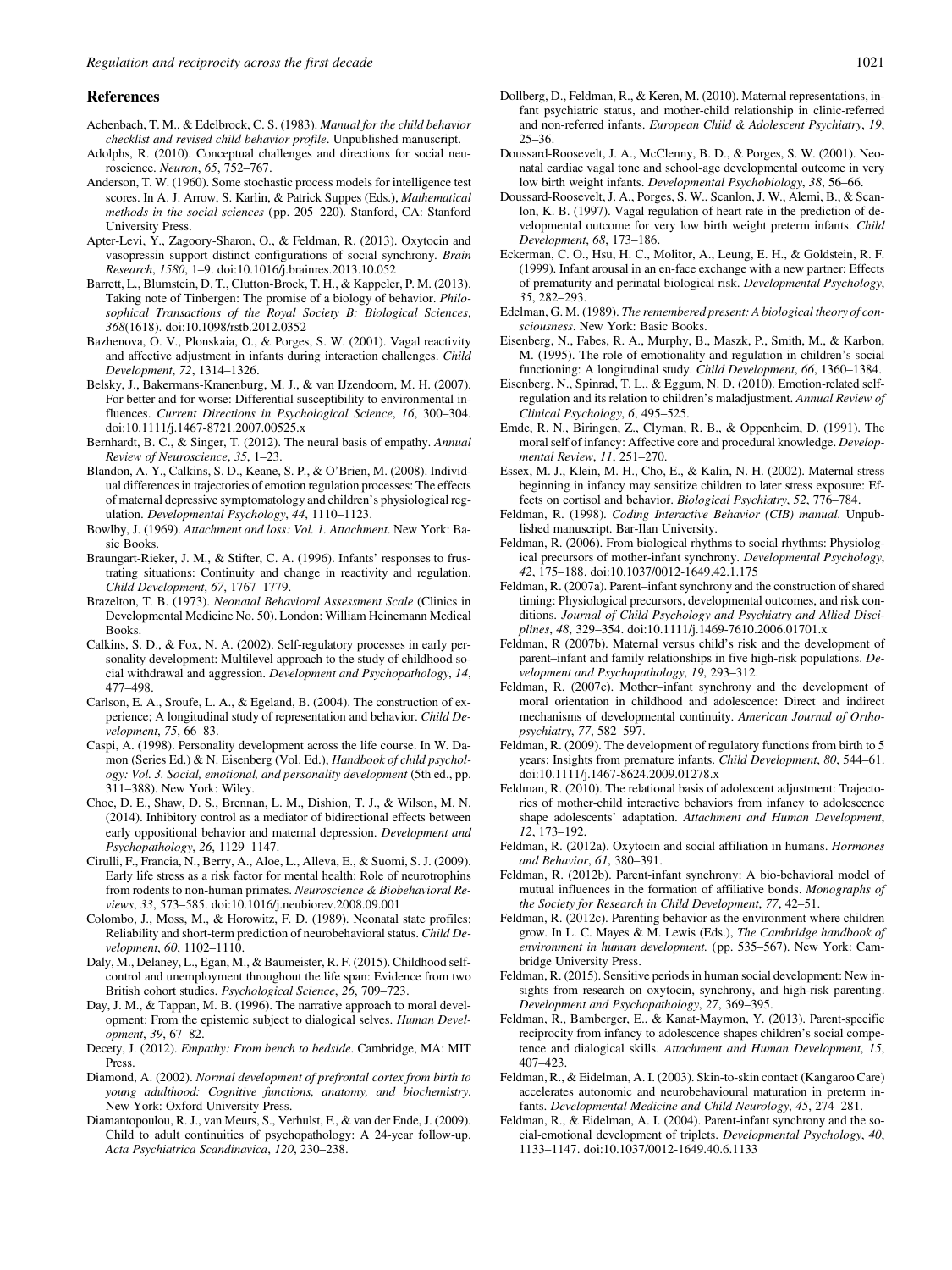- <span id="page-15-0"></span>Feldman, R., & Eidelman, A. I. (2007). Maternal postpartum behavior and the emergence of infant-mother and infant-father synchrony in preterm and full-term infants: The role of neonatal vagal tone. Developmental Psychobiology, 49, 290–302.
- Feldman, R., & Eidelman, A. I. (2009). Biological and environmental initial conditions shape the trajectories of cognitive and social-emotional development across the first years of life. Developmental Science, 12, 194– 200. doi:10.1111/j.1467-7687.2008.00761.x
- Feldman, R., Eidelman, A. I., & Rotenberg, N. (2004). Parenting stress, infant emotion regulation, maternal sensitivity, and the cognitive development of triplets; A model for parent and child influences in a unique ecology. Child Development, 75, 1774–1791.
- Feldman, R., Gordon, I., Influs, M., Gutbir, T., & Ebstein, R. P. (2013). Parental oxytocin and early caregiving jointly shape children's oxytocin response and social reciprocity. Neuropsychopharmacology, 38, 1154– 1162.
- Feldman, R., Greenbaum, C. W., & Yirmiya, N. (1999). Mother-infant affect synchrony as an antecedent of the emergence of self-control. Developmental Psychology, 35, 223–231.
- Feldman, R., & Klein, P. S. (2003). Toddlers' self-regulated compliance to mothers, caregivers, and fathers: Implications for theories of socialization. Developmental Psychology, 39, 680–692. doi:10.1037/0012-1649. 39.4.680
- Feldman, R., Rosenthal, Z., & Eidelman, A. I. (2014). Maternal-preterm skin-to-skin contact enhances child physiologic organization and cognitive control across the first 10 years of life. Biological Psychiatry, 75, 56–64. doi:10.1016/j.biopsych.2013.08.012
- Feldman, R., Weller, A., Sirota, L., & Eidelman, A. I. (2002). Skin-to-skin contact (Kangaroo Care) promotes self-regulation in premature infants: Sleep-wake cyclicity, arousal modulation, and sustained exploration. Developmental Psychology, 38, 194–207.
- Fogel, A. (1993). Developing through relationships. Chicago: University of Chicago Press.
- Fox, N. A, Almas, A. N., Degnan, K. A., Nelson, C. A., & Zeanah, C. H. (2011). The effects of severe psychosocial deprivation and foster care intervention on cognitive development at 8 years of age: Findings from the Bucharest Early Intervention Project. Journal of Child Psychology and Psychiatry and Allied Disciplines, 52, 919–928. doi:10.1111/j.1469- 7610.2010.02355.x
- Fox, N. A., & Pine, D. S. (2012). Temperament and the emergence of anxiety disorders. Journal of the American Academy of Child and Adolescent Psychiatry, 51, 125–128.
- Frenkel, T. I., Fox, N. A., Pine, D. S., Walker, O. L., Degnan, K. A., & Chronis-Tuscano, A. (2015). Early childhood behavioral inhibition, adult psychopathology and the buffering effects of adolescent social networks: A twenty-year prospective study. Journal of Child Psychology and Psychiatry. Advance online publication. doi:10.1111/jcpp.12390
- Garcia-Coll, C. T., Emmons, L., Vohr, B. R., Ward, A. M., Brann, B. S., & Shaul, P. W., et al. (1988). Behavioral responsiveness in preterm infants with intraventricular hemorrhage. Pediatrics, 81, 412–418.
- Geva, R., & Feldman, R. (2008). A neurobiological model for the effects of early brain stem functioning on the development of behavior and emotion regulation in infants: Implications for prenatal and perinatal risk. Journal of Child Psychology and Psychiatry and Allied Disciplines 49, 1031– 1041. doi:10.1111/j.1469-7610.2008.01918.x
- Gottlieb, G. (1991). Experiential canalization of behavioral development: Theory. Developmental Psychology, 27, 4–13.
- Groome, L. J., Loizou, P. C., Holland, S. B., Smith, L. A., & Hoff, C. (1999). High vagal tone is associated with more efficient regulation of homeostasis in low-risk human fetuses. Developmental Psychobiology, 35, 25–34.
- Gunnar, M. R., & Davis, E. P. (2003). Stress and emotion in early childhood. Handbook of Psychology, 2, 113–134.
- Harel, H., Gordon, I., Geva, R., & Feldman, R. (2011). Gaze behaviors of preterm and full-term infants in non-social and social contexts of increasing dynamics: Visual recognition, attention regulation, and gaze synchrony. Infancy, 16, 69–70.
- Harlap, S., Davies, A., Grover, N., & Prywes, R. (1977). The Jerusalem perinatal study: The first decade 1964–73. Israel Journal of Medical Sciences, 13, 1073–1091.
- Halligan, S. L., Cooper, P. J., Fearon, P., Wheeler, S. L., Crosby, M., & Murray, L. (2013). The longitudinal development of emotion regulation capacities in children at risk for externalizing disorders. Development and Psychopathology, 25, 391–406.
- Hauser, M., McAuliffe, K., & Blake, P. R. (2009). Evolving the ingredients for reciprocity and spite. Philosophical Transactions of the Royal Society B: Biological Sciences, 364, 3255–3266.
- Hofer, M. A. (1995). Hidden regulators: Implication for a new understanding of attachment, separation, and loss. In S. Golberg, R. Muir, & J. Kerr (Eds.), Attachment theory: Social, developmental, and clinical perspectives (pp. 203–230). Hillsdale, NJ: Analytic Press.
- Hoffman, M. L. (2000). Empathy and moral development: Implications for caring and justice. New York: Cambridge University Press.
- Huffman, L. C., Bryan, E., & Pedersen, F. A. (1998). Infant temperament and cardiac vagal tone?: Assessments at twelve weeks of age. Child Development, 69, 624–635.
- Isabella, R. A., & Belsky, J. (1991). Interactional synchrony and the origins of infant-mother attachment: A replication study. Child Development, 62, 373–384.
- Jean, A. D., & Stack, D. M. (2012). Full-term and very-low-birth-weight preterm infants' self-regulating behaviors during a still-face interaction: Influences of maternal touch. Infant Behavior and Development, 35, 779–791.
- Kagan, J. (1980). Perspectives on continuity. In O. G. Brim & J. Kagan (Eds.), Constancy and change in human development (pp. 26–74). Cambridge, MA: Harvard University Press.
- Kagan, J., Snidman, N., Arcus, D., & Reznick, J. S. (1994). Galen's prophecy: Temperament in human nature. New York: Basic Books.
- Kagan, J., & Zentner, M. (1996). Early childhood predictors of adult psychopathology. Harvard Review of Psychiatry, 3, 341–350.
- Kochanska, G. (1994). Beyond cognition: Expanding the search for the early roots of internalization and conscience. Developmental Psychology, 30, 20–22.
- Kochanska, G., & Aksan, N. (2004). Development of mutual responsiveness between parents and their young children. Child Development, 75, 1657–1676.
- Kochanska,G.,Coy,K.C.,&Murray,K.T. (2001).The development of self-regulation in the first four years of life. Child Development, 72, 1091–1111.
- Kopp, C. B. (1982). Antecedents of self-regulation: A developmental perspective. Developmental Psychology, 18, 199–214.
- Lester, B. M. (1984). A biosocial model of infant crying. Advances in Infancy Research, 3, 167–212.
- Levine, S. (2005). Developmental determinants of sensitivity and resistance to stress. Psychoneuroendocrinology, 30, 939–946.
- Levitt, P. (2003). Structural and functional maturation of the developing primate brain. Journal of Pediatrics, 143, S35–S45.
- Luthar, S. S., Cicchetti, D., & Becker, B. (2007). The construct of resilience: A critical evaluation and guidelines for future work. Child Development, 71, 543–562.
- Maughan, A., Cicchetti, D., Toth, S. L., & Rogosch, F. A. (2007). Early-occurring maternal depression and maternal negativity in predicting young children's emotion regulation and socioemotional difficulties. Journal of Abnormal Child Psychology, 35, 685–703.
- Meaney, M. J. (2010). Epigenetics and the biological definition of gene x environment interactions. Child Development, 81, 41–79. doi:10.1111/ j.1467-8624.2009.01381.x
- Moss, M., Colombo, J., Mitchell, D. W., & Horowitz, F. D. (1988). Neonatal behavioral organization and visual processing at three months. Child Development, 59, 1211–1220.
- Muthén, L. K., & Muthén, B. O. (2010). Mplus user's guide (6th ed.). Los Angeles: Author.
- Nugent, J. K., Petrauskas, B. J., & Brazelton, T.B. (2009). The newborn as a person: Enabling healthy infant development worldwide. Hoboken, NJ: Wiley.
- Oyama, S. (1985). The ontogeny of information: Developmental systems and evolution. Cambridge: Cambridge University Press.
- Petersen, I. T., Bates, J. E., Dodge, K. A., Lansford, J. E., & Petit, G. S. (2014). Describing and predicting developmental profiles of externalizing problems from childhood to adulthood. Development and Psychopathology. Advance online publication. [http://dx.doi.org/10.1017/](http://dx.doi.org/10.1017/S0954579414000789) [S0954579414000789](http://dx.doi.org/10.1017/S0954579414000789)
- Pluess, M., & Belsky, J. (2011). Prenatal programming of postnatal plasticity? Development and Psychopathology, 23, 29–38. doi:10.1017/ S0954579410000623
- Poehlmann, J., Schwichtenberg, A. J., Bolt, D. M., Hane, A., Burnson, C., & Winters, J. (2011). Infant physiological regulation and maternal risks as predictors of dyadic interaction trajectories in families with a preterm infant. Developmental Psychology, 47, 91–105.
- Popper, K. (2005). The logic of scientific discovery. New York: Routledge. (Original work published 1959)